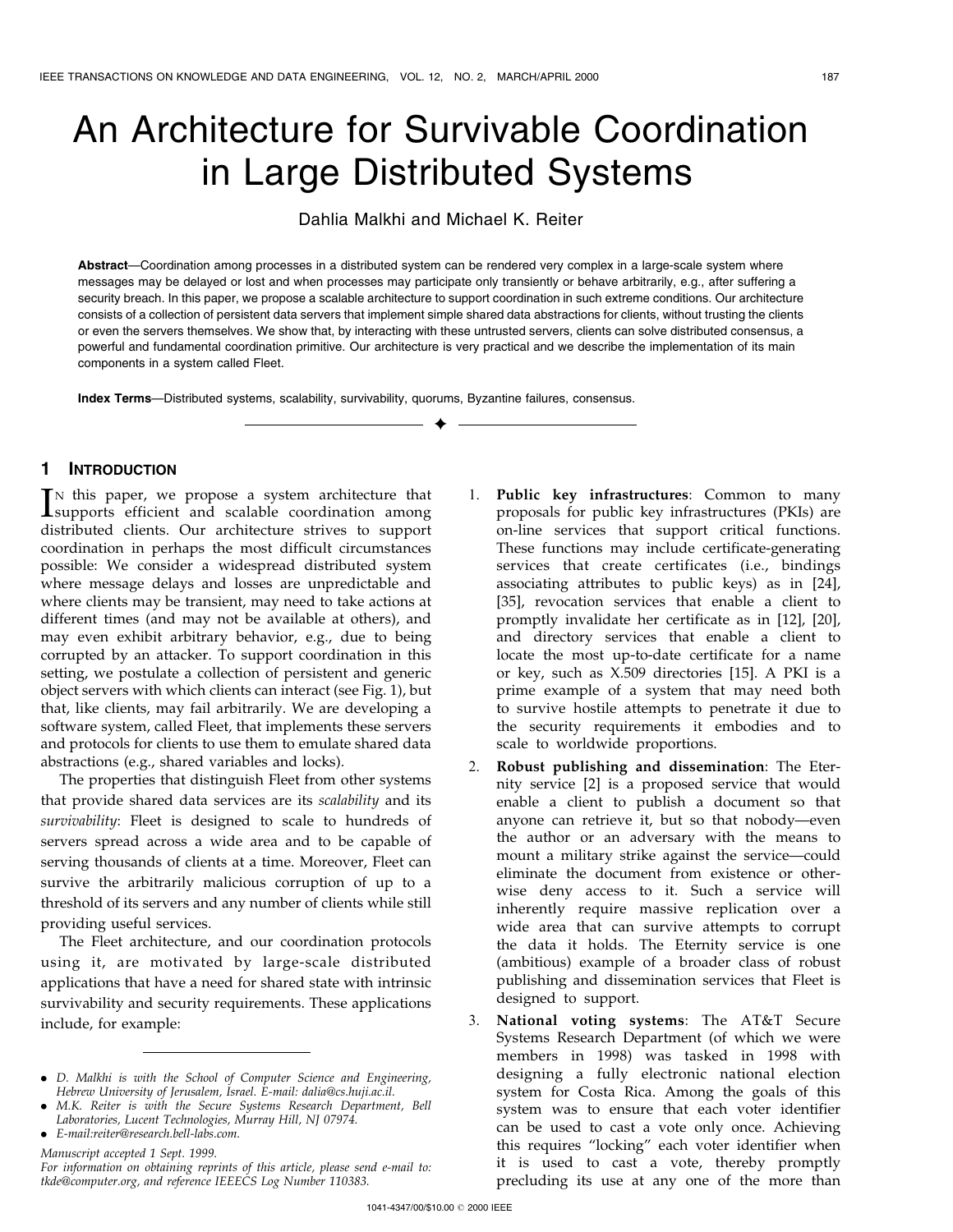

Fig. 1. Persistent servers support replicated objects.

1,000 other voting stations in the country. This locking is an example of distributed coordination that should survive tampering by parties trying to sway the election results.

Fleet is based on a class of techniques that we have recently developed for building survivable systems that must scale. At the foundation of Fleet are novel quorum constructions that enable clients to complete operations on shared data objects after interacting with only a typically small subset (quorum) of servers, with no centralized locking or management and with no server-to-server interaction. Quorums can be surprisingly small—e.g., meraction. Quorums can be surprisingly sman—e.g., comprised of only  $O(\sqrt{n})$  out of a total of *n* servers—and, thus, client access protocols can efficiently scale to hundreds and possibly even thousands of servers. Quorum systems can be constructed to tolerate failures ranging from benign to fully arbitrary [27], [32], [30] and, for either type of failure, can provide either strict consistency guarantees or only probabilistic ones [31]. Fleet allows clients to dynamically tune the quorums they use for their application needs.

The goal of this paper is to give an overview of this architecture with an eye toward how it can be used to support client coordination. We describe various shared data elements emulated by servers that constitute powerful tools for client interaction in the most challenging settings. In particular, we present an access protocol by which clients can interact with these servers to emulate a shared consensus object. This is a shared object to which a client can propose a value and receive a value in return. The consensus object returns the same value to each client, and the returned value is one proposed by some client. Applications of consensus objects to achieving distributed coordination are numerous. For example, a consensus object can be used to implement distributed locking: Each client proposes its own identifier and the consensus object returns the identifier of the client to which the lock is granted.

In our consensus protocol, clients communicate directly only with servers, performing operations on primitive objects implemented at the servers. One of the contributions of this paper is the design of a new object type, called timed append-only array (TAOA), which servers emulate in order to facilitate consensus among clients. TAOAs are shared objects to which clients can append values and from which

they can read. In an append operation, a client irreversibly writes a value at the next available slot in an array. The servers include a timestamp with an appended value which is returned in a read operation together with the value. These timestamps serve to capture the partial ordering of appends on all the arrays in the system. The value and timestamp are both impossible to modify or erase, even by the original writer. Intuitively, TAOAs support nonmalleable communication among the clients using shared objects in that, once a client appends a value to a TAOA, it is prevented from modifying it or from denying the relative ordering of appends captured by its timestamp. At the same time, TAOAs are simple enough to implement in our setting, involving a few message exchanges between clients and quorums of servers.

Using TAOAs, the clients emulate a consensus object with the specification described above. The result is a consensus object emulation that allows a client to obtain a consensus value in an expected low-degree-polynomial number of primitive object operations as a function of the number of clients (implementations that deterministically guarantee termination are known to be impossible to achieve [11]), regardless of how many other clients simultaneously engage the object. Moreover, the consensus object retains its correctness despite even the malicious behavior of any number of clients and a limited number of servers and is, thus, survivable in a Byzantine environment.

Our consensus object exemplifies many of the strengths of the Fleet architecture. It is implemented using data sharing primitives that are emulated by the servers using no server-to-server or client-to-client communication. Hence, for example, a client that proposes a value alone obtains the consensus value with only a few message exchanges between the client and a fraction (quorum) of the servers. Moreover, some of the mechanisms supporting the consensus protocol are of general value, e.g., TAOAs provide a form of nonmalleable communication among arbitrarily faulty clients and servers. A distributed coinflipping technique used in our protocol can be useful in other randomized protocols as well.

The remainder of this paper is structured as follows: We provide a comparison to prior work in Section 2. We give an overview of the Fleet architecture in Section 3. We then focus on the design of TAOAs in our architecture in Section 4, which are employed in Section 5 to emulate a consensus object. Section 6 concludes.

# 2 COMPARISON TO PRIOR WORK

The foremost approach for building a survivable service today is state machine replication (SMR) [37], in which every (available) server receives, processes, and responds to every client request; some examples of systems implementing this approach are [38], [34], [13], [16], [6]. Because every server must reliably receive every request, this approach generally does not scale well. By employing our own advances to quorum systems, specifically those that mask Byzantine server failures, our approach allows each operation to complete at only a fraction of the servers. This reduces the load inflicted on each individual server and provides better scalability and availability than SMR.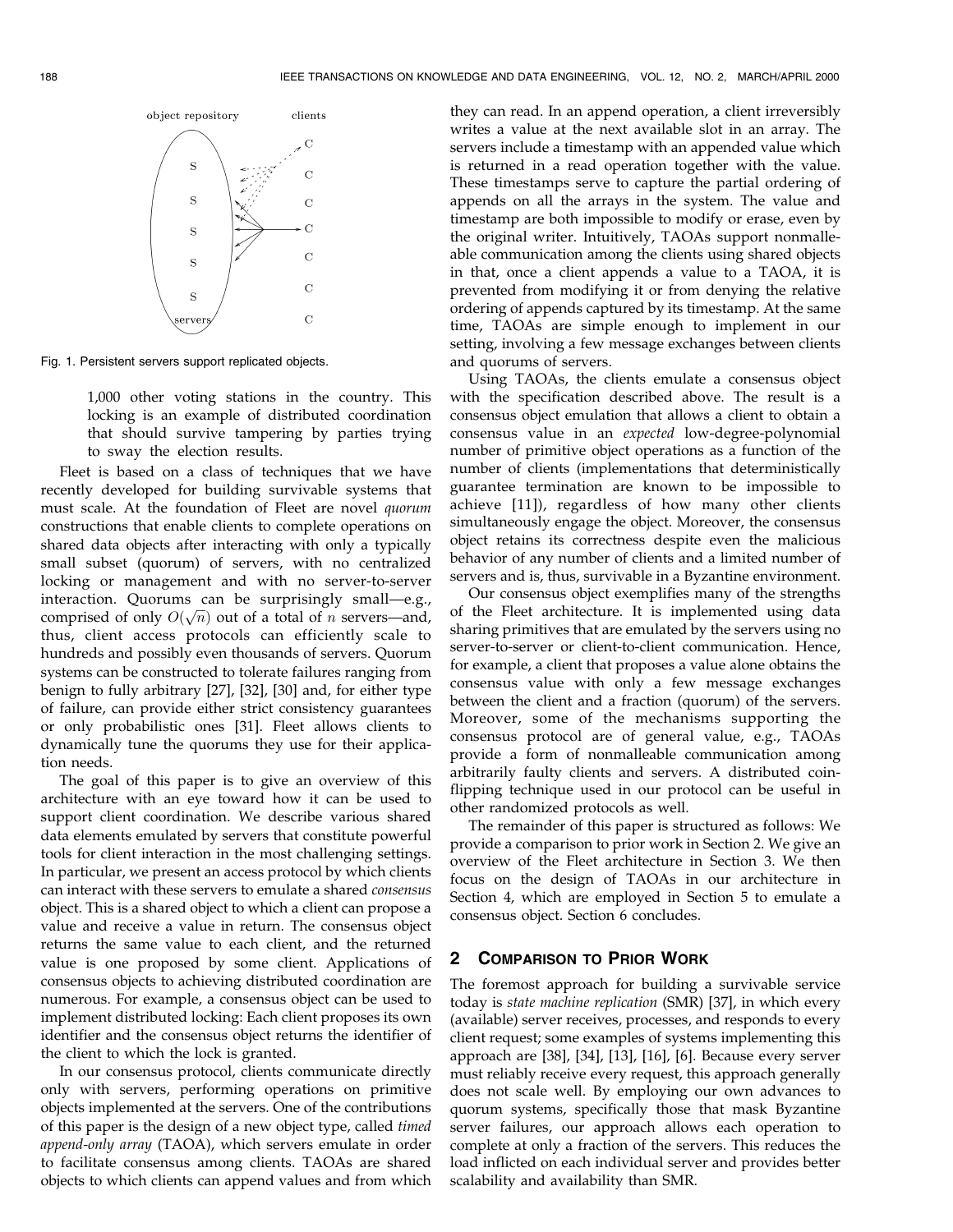More generally, Fleet serves as an interesting case study in data replication using quorum systems, which have seldom been deployed in practice despite over 20 years of quorum research (e.g., [14], [40]; see [25] for an overview of quorum systems). The main reason that quorums have not been utilized in practice is that most data replication systems require a client's read operation to access only a single replica (and, when possible, a local one) for best read performance, which in turn requires that write operations be delivered to all replicas. This approach has been taken, e.g., in group communication systems (see [33]), distributed transactional systems (e.g., Argus [22] and Thor [23]), and shared-memory emulation systems (e.g., Ivy [21] and Munin [5]). However, accessing only a single replica precludes any ability to mask arbitrary server failures and, therefore, is unsuitable for our survivability goals. Moreover, as recently discussed in [41], the communication overhead of accessing multiple servers has been steadily decreasing with improvements in network technology and, thus, in some cases, these costs may no longer outweigh the benefits of reduced overall server load that quorums can offer.

One of the primary focuses of this paper is the enhanced coordination services that our architecture can support, in particular, consensus objects. Many systems support only shared data with primitive read/write operations on it (e.g., Ivy [21], Munin [5] and Vault [13]). Others, primarily transactional systems (e.g., Thor [23] and [6]), allow compound operations on data, but these operations cannot be guaranteed to terminate in settings such as ours. All of our protocols are guaranteed to make progress so long as some quorum in the system remains available. Specifically, in our consensus protocol, which is the strongest coordination object we provide, we employ randomization to guarantee that operations terminate with probability one.

Our goals also render existing consensus protocols inadequate for coordination in our setting. Consensus objects have traditionally been studied in two system models: the shared memory model and the message passing model. In each model, clients execute a distributed protocol to implement the consensus specification. In the shared memory model, clients communicate via shared memory locations. In the message passing model, clients communicate by exchanging messages over a network. An important distinction between the two is that, in the shared memory model, consensus object implementations are possible in which each client can obtain the consensus value even if it is the only client that participates in the protocol [3]. In the message passing model, typically, a threshold of (correct) processes need to simultaneously cooperate to achieve agreement.

The consensus implementation described here mixes elements of both models: Clients communicate via shared objects as in the shared memory model, but these shared objects are emulated by exchanging messages with servers, a threshold of which are required to participate to emulate those shared objects. This approach is more suited to our goals than executing a standard message-passing consensus protocol either among the servers (where the decision value is made available to clients) or the clients themselves. Indeed, implementing a consensus object using an interserver protocol complicates server design and mandates server-to-server communication, which would hurt the scalability of Fleet. And, an interclient consensus protocol would require the simultaneous participation of a high percentage of the client population to converge on a consensus value.

Consensus cannot be implemented deterministically in a message-passing or shared-memory system, i.e., in a way that guarantees a unique consensus value and termination in a finite number of steps [11]. Numerous message-passing protocols have employed randomization to guarantee finite termination with probability one; see [7] for a survey. Aspnes and Herlihy [3] introduced a shared-memory randomized consensus protocol for a benign failure environment that uses read/write shared registers and terminates in expected time polynomial in the number of clients. Similarly, our consensus protocol is randomized and its expected converging time is polynomial in the number of clients (assuming a computationally bounded adversary). Of the previous works, our protocol most closely resembles [3], but differs significantly due to its tolerance to Byzantine faulty clients and servers and, due to its implementation in a message-passing (as opposed to shared memory) system.

# 3 FLEET OVERVIEW

In this section, we give an overview of the Fleet architecture. Fleet is based on a design similar to a rudimentary prototype system called Phalanx that we developed to support an electronic voting application [28]. Fleet shares no code with Phalanx, however, and substantially generalizes and extends that system with additional capabilities, e.g., for intrusion detection [1] and dissemination of updates [26]. These additional capabilities will not be our focus here.

As discussed in Section 1, we presume a system consisting of possibly large numbers of servers and clients that need not necessarily be distinct. Our system admits the possibility that a client or server can fail, in which case, it may deviate from its specification arbitrarily (Byzantine failures), including collaborating with other faulty clients and servers. A client or server that is not faulty (i.e., conforms to its specification) is correct.

There is a parameter  $b$  that characterizes the fault tolerance of the system, in that we assume that at most  $b$ servers are simultaneously faulty (though any number of clients can fail). In a long-lived system, there might be many transient server failures over a long period of time that eventually exceed any resilience threshold b. Therefore, to tolerate more than a cumulative number of  $b$  failures over time, we assume that a server that is detected as faulty is eventually recovered. Informally, a server is "recovered" when its state becomes one that could have resulted from executing every update operation in which the server participated, as well as possibly some additional update operations. In practice, there are various ways to recover servers. For example, a benign failure can be immediately recovered if the server keeps its local copies of objects in nonvolatile storage. In some cases, a "real" Byzantine failure can be recovered in practice by resetting the server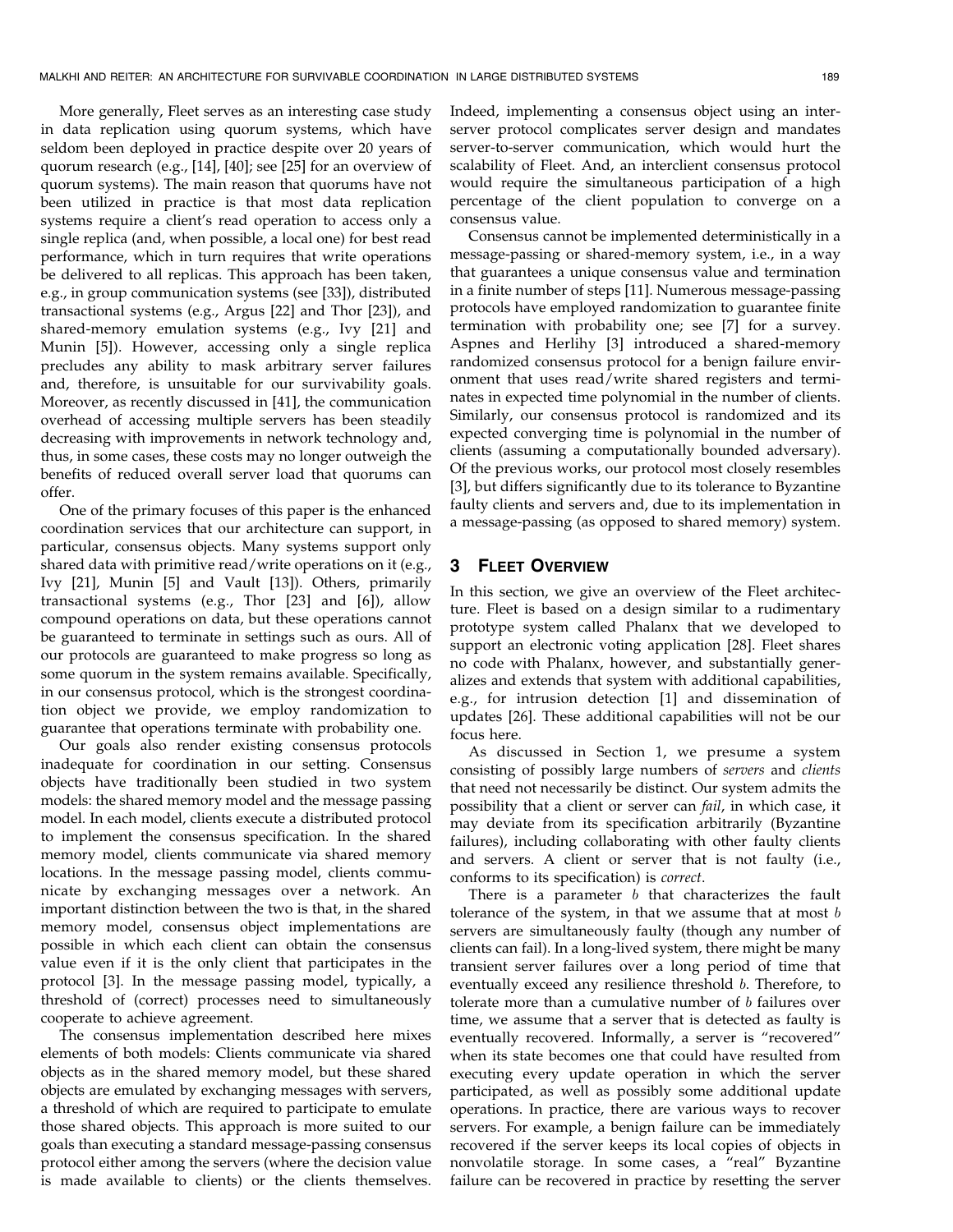

Fig. 2. Fleet system architecture.

to its initial state and waiting until it receives an update to each object it has in store locally (so its state is more recent than when the server failed).

# 3.1 Quorum Systems

As mentioned in Section 1, our protocols leverage the power of quorum systems to make operations as efficient as possible. A quorum system  $Q$  is a set of subsets of servers with the property that, for any  $Q_1, Q_2 \in \mathcal{Q}$ ,  $Q_1 \cap Q_2 \neq \emptyset$ . Intuitively, this property can be used to ensure that consistency is preserved across multiple operations performed at different quorums. For example, supposing only benign failures for the moment, if a client reads a variable at a quorum of servers, then, because there is a server in that quorum that also received the last-written value of the variable, the client will be sure to obtain it. Of course, in our setting, simply requiring a nonempty intersection between two quorums may not suffice since all servers in that intersection may be "truly Byzantine" faulty. Therefore, the Fleet system makes use of several variations of quorum systems that are better suited to our environment.

One example of a quorum system, that is used in Fleet and that will be useful in subsequent sections as well, is a bmasking quorum system [27]. A b-masking quorum system Q is a set of subsets (quorums) of servers such that 1) for any  $Q_1, Q_2 \in \mathcal{Q}$ ,  $|Q_1 \cap Q_2| \ge 2b + 1$  and 2) for any set B of servers where  $|B| = b$ , there is some  $Q \in \mathcal{Q}$  such that  $B \cap Q = \emptyset$ . In our protocols, clients interact with servers by contacting a quorum of them. Intuitively, 1) enables clients to infer correct replies from the contacted quorum, and 2) ensures that a client can always contact a full quorum [27].

The architecture of Fleet is multilayered, as depicted in Fig. 2, the bottom-most layer being a client-server protocol called Q-RPC. Given a quorum system, a client's invocation of Q-RPC $(m)$ , where m is a request, returns responses from a quorum of servers to the request  $m$ . To do this, Q-RPC $(m)$ sends  $m$  to servers as necessary to collect responses from a

quorum and, then, returns these responses to the client. The Q-RPC module provides additional interfaces, e.g., that enable a calling routine to specify servers to avoid because those servers have been detected to be faulty (e.g., based on responses they returned to other Q-RPCs), or that enable a calling routine to issue a query to a partial quorum to complete a previous Q-RPC in which faulty servers returned useless (e.g., syntactically incorrect) values. A companion paper [1] discusses some of the techniques we use in Fleet for mining server responses in order to detect failures. For the purposes of this paper, however, we omit these interfaces and techniques from further discussion. Q-RPC can be implemented in an asynchronous system, i.e., without assuming any known bound on message transmission delays and, thus, our protocols are suited for an asynchronous system. In our protocols, correct servers never send messages to other servers, and correct clients never send messages to other clients.

# 3.2 Data Objects

As depicted in Fig. 2, Fleet servers implement an object store that is accessed via Q-RPC by object stubs residing at clients. An application programmer using Fleet need not be aware of the underlying replication and is supplied with an emulation of a persistent, shared data store. Through the consistency mechanisms built into our protocols, the application has the illusion that every data item has a single copy. These shared data elements are a powerful tool for building higher level applications in the most challenging settings. In [28], we demonstrate one such application, namely an electronic voting system. Some of the shared data types supported by the Fleet architecture are listed below.

- Shared storage: The most simple type of object that facilitates information sharing in Fleet is a shared variable. Shared variable abstractions support read and write operations by clients. For most classes of failure assumptions, we can guarantee atomic updates [18] and, under the most severe failure scenarios—variable readers, writers, and (a limited number) of servers are all potentially fault-then we provide only safe semantics [18]. The protocols for implementing these variable semantics are presented in [28]. As a practical matter, we note that shared variables can be used to store arbitrary contents, e.g., files and directories.
- 2. At-most-one mutual exclusion: In addition to the need for shared state, many applications need mechanisms to coordinate updates to that state or to otherwise enforce mutual exclusion for other operations. One type of exclusion Fleet provides is an at-most-one mutual exclusion object. This object supports a contend operation, which succeeds in at most one among all contending clients. If a client is alone in contending for mutual exclusion, it is guaranteed to succeed, though no client might succeed if multiple clients contend for it. This object is useful in some applications where one may need to achieve exclusive access to certain resources, but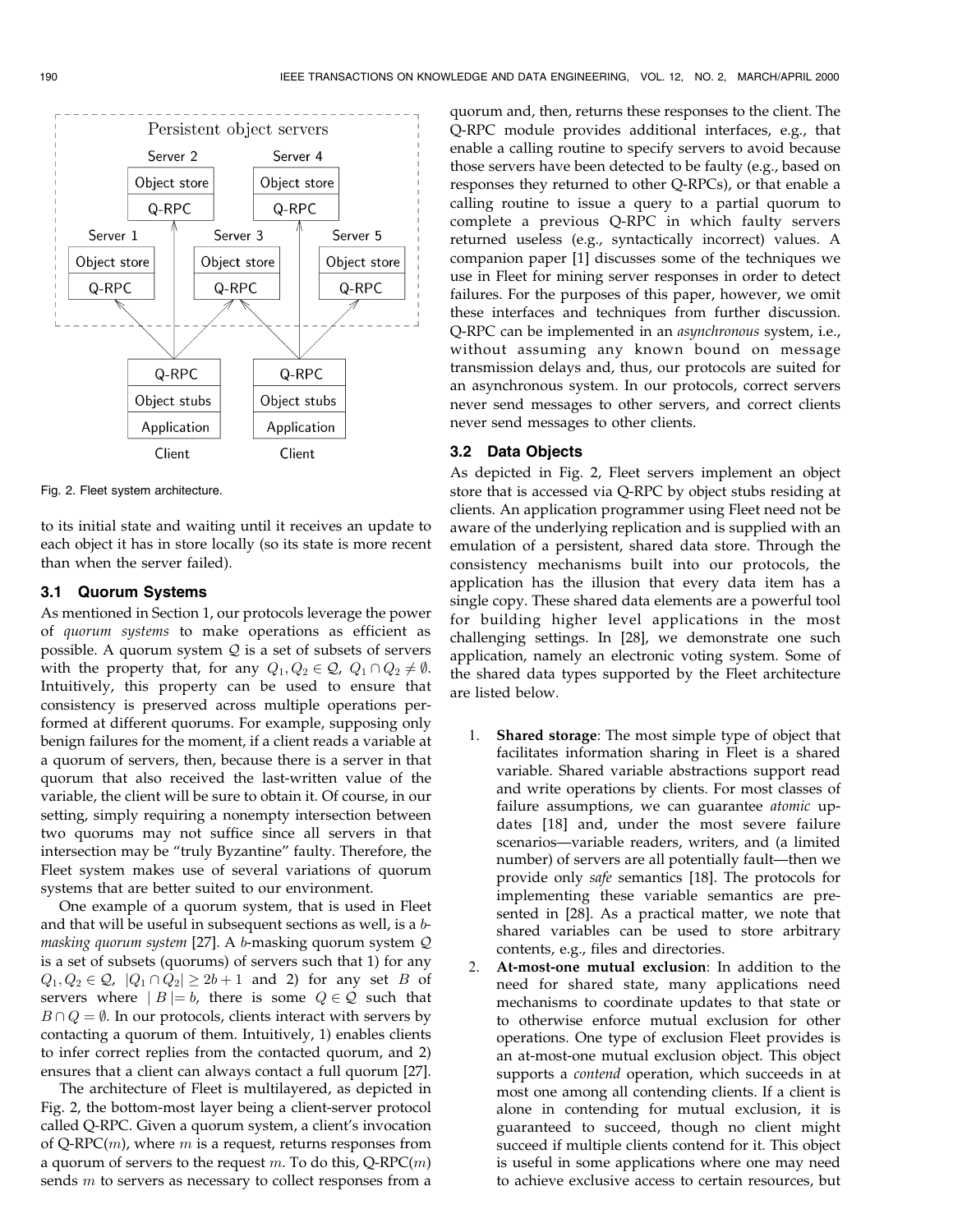contention for those resources may a priori be unlikely or indicative of foul play. In particular, one of the goals in an electronic election system may be to ensure that each voter identifier can be used to cast a vote only once. Achieving this may require enforcing mutual exclusion on attempts to cast a vote for each voter identifier, thereby precluding its use at multiple voting stations. Contention for a voter identifier indicates an attempt to use the voter identifier multiple times, in which case, all voters can be (and probably should be) delayed until this contention is resolved.

3. Consensus objects: A consensus object is a shared object to which a client can propose a value and receive a single value in return. The consensus object returns the same value to each client and the returned value is one proposed by some client. Consensus is useful for achieving distributed coordination in a variety of scenarios. For example, consensus objects may be used to provide an exactlyone mutual exclusion, i.e., an object guaranteeing that some client among contending ones succeeds in acquiring it. One of the main contributions of this paper is an algorithm for emulating a consensus object supporting potentially arbitrarily faulty clients. This is the most powerful coordination object that we have designed for the Fleet architecture, and is the topic of discussion in subsequent sections of this paper.

## 3.3 Scale

The scalability that we believe Fleet can achieve is based on two factors: efficient protocol design that enables Fleet to scale well as the number of clients grows and the use of quorum systems that enable Fleet to scale well as the number of servers grows. In this section, we briefly consider these two factors.

In our design, clients need never communicate with one another nor do servers communicate among themselves and, thus, interaction is limited to occur between clients and (quorums of) servers. We have designed the objects supported by servers, such as the shared variables of [28] and the objects described in Section 4, to ensure that servers process a small constant number of messages and perform a small constant number of computations (in particular, digital signatures and verifications) per client operation. Thus, growth in the number of clients should degrade performance of client operations no worse than linearly. And, with a proper choice of quorum system, this degradation can be far smaller than linear. Our emulation of a consensus object described in Section 5 does not scale quite as elegantly because the amount of work a client must do in this emulation is a function of the number of clients that have proposed values for the consensus object. However, we expect that, in the applications we envision, consensus objects will seldom be contended for by more than a handful of clients at any time.

Scalability with growth in the number of servers is primarily dictated by the quorum system used, as quorum systems exist with a wide array of properties [27], [30], [32], [31]. For example, there are Byzantine constructions that

have quorum sizes as small as  $O(\sqrt{bn})$ . Moreover, probabilistic constructions exist with such quorum sizes that simultaneously have outstanding availability. These latter constructions admit a certain well-defined probability of inconsistency in any given operation.

The best quorum system to use can differ from protocol to protocol. Thus, we are constructing Fleet to be flexible as to the quorums it uses to maintain objects and to allow even switching between quorum systems dynamically at run time. In particular, different Fleet objects can be maintained simultaneously using different quorum systems.

For particular applications, it may be possible to further tune the quorum system used to enhance the performance of our protocols. For example, if it is known that variable reads far outnumber variable writes, then it should be possible to employ a quorum construction with distinguished read quorums and write quorums that optimize reads at the cost of more expensive writes.

## **TIMED APPEND-ONLY ARRAYS**

In this section, we detail an example data abstraction that is supported by our architecture, namely a timed append-only array (TAOA). TAOAs enable clients to append values, but not to delete or modify previously appended values. In addition, each appended value is labeled with a logical time at which it was appended. As will be shown in Section 5, timed append-only arrays are strong enough to enable (randomized) consensus among clients and, at the same time, are simple enough to implement in an asynchronous environment, with no server-to-server communication and simple server-resident logic. Intuitively, these objects implement nonmalleable communication among clients, because faulty clients cannot "undo" what they once did; they can only add to it. And, the timestamps partially capture the order in which different clients appended different values, which also cannot be reordered by malicious clients.

We denote the clients by  $p_1, \ldots, p_n$  or just  $p, q, \ldots$  when subscripts are unnecessary. A TAOA  $\tau_i$  is a single-writer multi-reader object that allows  $p_j$  to append values to the array and any client to read values from the array. Informally, the object provides the following properties:

- **Append-Only:** Values are appended to  $\tau_i$  in a sequential order.
- **Write-Once:** Values appended to  $\tau_i$  are never modified or erased.
- **Timestamp:** The *i*th element appended to  $\tau_i$  is timestamped with a vector  $t$  that satisfies the following properties for each  $1 \leq k \leq n$ . First, if  $t[k] > 0$ , then the  $t[k]$ th append on  $\tau_k$  completed before the *i*th append to  $\tau_j$  completed. Second, if the  $\ell$ th append to  $\tau_k$  completed before the  $(i - 1)$ th append to  $\tau_i$  began, then  $t[k] \ge \ell - 1$ .

A reader can access any element of the array. The reader obtains the vector timestamp along with the value of an array element, if written.

Our implementation of TAOAs requires the use of a bmasking quorum system as described in Section 3. And, like many of the Fleet protocols, our implementation of timed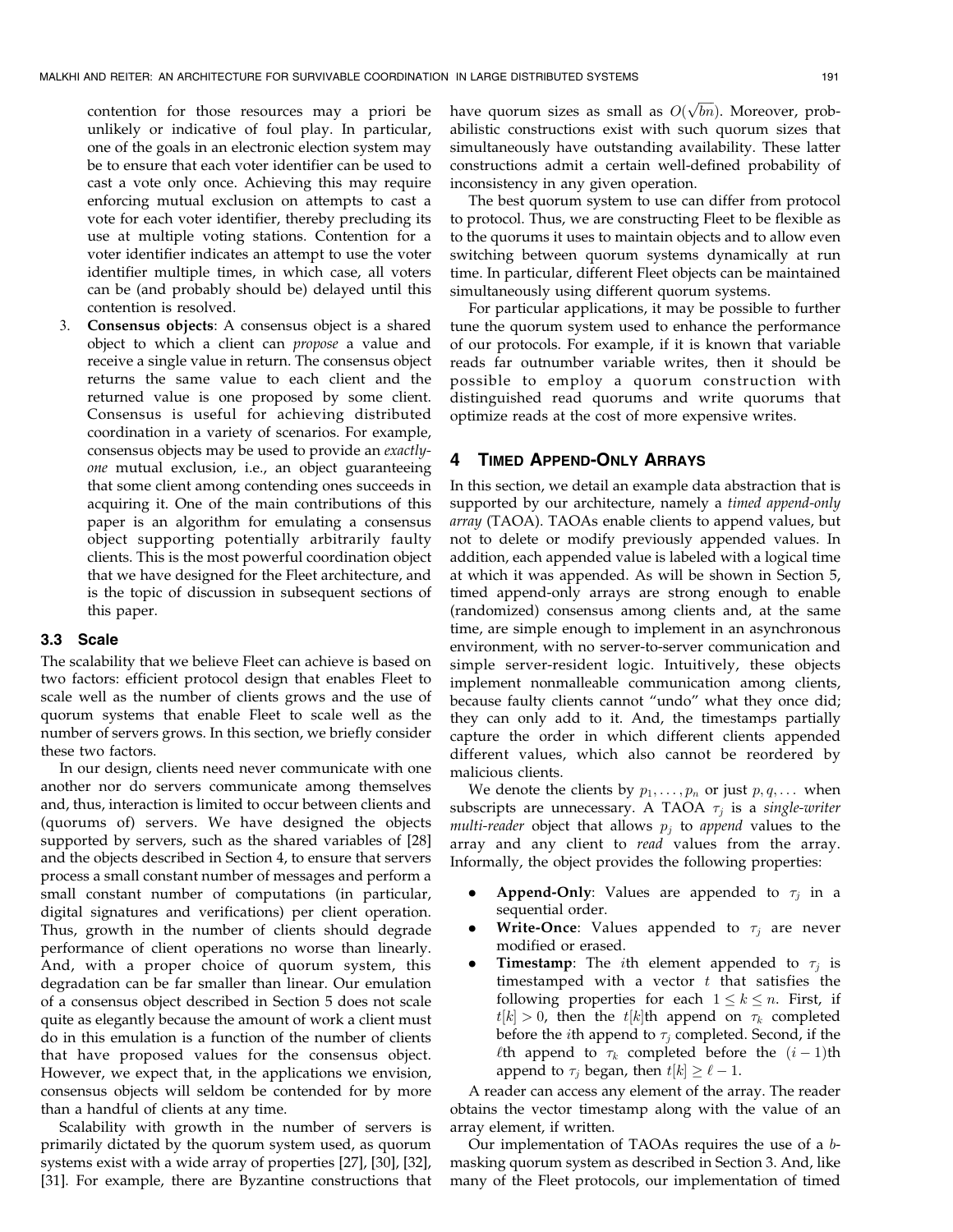| Client                                                                                                                                                                                                                                                                                                                                                                                                                                                                                                                                                                                                                                                                                                                              | Server u                                                                                                  |
|-------------------------------------------------------------------------------------------------------------------------------------------------------------------------------------------------------------------------------------------------------------------------------------------------------------------------------------------------------------------------------------------------------------------------------------------------------------------------------------------------------------------------------------------------------------------------------------------------------------------------------------------------------------------------------------------------------------------------------------|-----------------------------------------------------------------------------------------------------------|
| $Q-RPC(\langle \tau_i\text{-query}: i \rangle)$                                                                                                                                                                                                                                                                                                                                                                                                                                                                                                                                                                                                                                                                                     | $\langle \tau_i$ -query : <i>i</i> ):<br>send back $\langle \tau_j$ -value : $i, \tau_{j,u}[i] \rangle_u$ |
| $\{\langle \tau_j\text{-value}:i,\langle v_{\hat{u}},t_{\hat{u}}\rangle\rangle_{\hat{u}}\}_{\hat{u}\in Q} \leftarrow \text{return value from Q-RPC}$<br>return $\perp$ if $\forall \hat{v}, \hat{t} :  \{\langle \tau_i$ -value : $i, \langle \hat{v}, \hat{t} \rangle \rangle_{\hat{u}} : \hat{u} \in Q\}  \leq b$<br>$\langle v, t \rangle \leftarrow (\langle \hat{v}, \hat{t} \rangle :  \{\langle \tau_i \text{-value} : i, \langle \hat{v}, \hat{t} \rangle \rangle_{\hat{u}} : \hat{u} \in Q\}  \geq b+1)$<br>$C_{j,i} \leftarrow \{\langle \tau_j\text{-value} : i, \langle v, t \rangle \rangle_{\hat{u}} : \hat{u} \in Q\}$<br>$\mathsf{seen}[j] \leftarrow \max\{i, \mathsf{seen}[j]\}$<br>return $\langle v, t \rangle$ |                                                                                                           |

Fig. 3. The operation  $\tau_i$  read(i).

append-only arrays requires the use of digital signature schemes (e.g., [36]). We assume that each correct server possesses a private key known only to itself with which it can digitally sign messages and that any other client or server can verify the origin of a signed message but cannot forge the signature of any correct server. So, if a correct client or server attributes a signed message to a correct server  $u$ , then  $u$  sent it. Not all messages sent by servers will be signed; we will explicitly indicate that the message  $m$  is signed by u by denoting it  $\langle m \rangle_{\mu}$ .

#### 4.1 Implementation

We begin by describing the implementation of TAOAs. Let  $\tau_1, \ldots, \tau_n$  denote the TAOAs maintained by the servers. Each TAOA  $\tau_i$  supports two kinds of operations: Client  $p_i$ can append some value v to  $\tau_i$  by executing  $\tau_i$  append(v), and any client can read the *i*th value in  $\tau_j$  by executing  $\tau_i$ :read(*i*). The  $\tau_i$ :read(*i*) operation is the simpler of the two and, so, we discuss it first.

Each TAOA  $\tau_j$  is represented in each server u by a sequence of addresses  $\tau_{j,u}[1], \tau_{j,u}[2], \ldots$  that hold value/ timestamp pairs. Each address is initially  $\perp$ . The protocol for a client to read the *i*th element of  $\tau_j$  is shown in Fig. 3. The client executes a Q-RPC to obtain the value/timestamp pair in  $\tau_{i,u}[i]$  from each server u in some quorum Q. More specifically, each server responds with a message of the form  $\langle \tau_i$ -value :  $i, \tau_{j,u}[i] \rangle_{u}$ ; note that this is digitally signed by  $u$  so that it can be used in the append protocol below if necessary. The client obtains the result of the read by discarding any value/timestamp pair returned by  $b$  or fewer servers and choosing the remaining (unique, as we show below) value/timestamp pair, say  $\langle v, t \rangle$ . The client also records the fact that it has read the *i*th element of  $\tau_i$  by setting the *j*th element of a local array seen to be  $i$  (if larger than seen[j]) and retains the set  $C_{j,i} = \{\langle \tau_j \text{-value} : i, \langle v, t \rangle \rangle_{\hat{u}} : i \in \mathbb{N} \}$  $\hat{u} \in Q$  of at least  $b + 1$  signed messages for  $\langle v, t \rangle$ .

The  $\tau_i$  append operation is significantly more involved than the  $\tau_j$ -read operation; see Fig. 4. Each server u maintains, in addition to array entries, a vector  $D_u$  and a per-client vector  $L_{u,j}$ , both of which are vectors of indices into TAOAs. Intuitively,  $D_u[j]$  records the highest index i such that u knows that the *i*th append to  $\tau_j$  has completed (a precise definition of "completed" is given in Section 4.2).  $L_{u,j}[k]$  simply records the value of  $D_u[k]$  when  $p_j$  executed its last append at  $u$ . Server  $u$  uses  $L_{u,j}$  as a "lower-bound"

on the timestamp of  $p_j$ s next append, as detailed below. Each server u also maintains an echo-inhibitor  $e_{u,k}$ ,  $1 \leq k \leq n$ , per array, initially zero, to guarantee that each server echoes only one *i*th  $\tau_j$  append value.

The *i*th  $\tau_i$  append proceeds in three Q-RPCs. In the first,  $p_i$  sends its timestamp vector  $t =$  seen to a quorum of servers. Each server verifies several properties. First, each server *u* requires that, for each  $1 \leq k \leq n$ , it holds a value in  $\tau_{k,u}[t[k]]$ . Since this value may have been written to a quorum not containing  $u$ ,  $p_j$  piggybacks  $C_{k,t[k]}$  as needed on its request, which it collected from servers when it read  $\tau_k[t[k]]$ . (These piggybacked messages are not shown in Fig. 4.) Second, each server  $u$  verifies that  $t$  reflects any append that was already complete at the previous  $\tau_j$  append, that is, that  $t[k] \geq L_{u,j}[k]$  for all k. This implies that  $p_i$  is expected to read all the arrays for all appended values that were completed by the time  $p_j$ s previous append completed. Each server  $u$  then responds to the client with its current value of  $D_u$ , which indicates the appends that  $u$  knows to have completed. This completes the first Q-RPC.

In the second Q-RPC,  $p_j$  includes the responses to the first Q-RPC, along with the value  $v$  that it intends to append. Each server  $u$  updates its  $D_u$  vector to incorporate the additional knowledge it can glean from the forwarded responses about which appends have completed and, then, copies  $D_u$  into  $L_{u,j}$ ; this new value of  $L_{u,j}$  will be used in the  $(i + 1)$ th  $\tau_j$  append to verify that  $p_j$  read from all arrays in the interim. The server u also verifies that  $i>e_{u,j}$  and, if so, "echoes"  $v$  and  $t$  to  $p_j$  digitally signed. The purpose of the echoes is to ensure that no two correct servers write different values into  $\tau_{i,u}[i]$ ; this is ensured because each server echoes only one *i*th  $\tau_j$  append value. Server u then sets  $e_{u,j} \leftarrow i$  so that it will never again echo a value for the *i*th  $\tau_j$ .append.

Upon the completion of this second Q-RPC,  $p_i$  now forwards the digitally signed replies back to the servers via a third Q-RPC. Upon receiving this request, each server  $u$ assigns  $\tau_{i,u}[i] \leftarrow \langle v, t \rangle$  and acknowledges.

Note that, as mentioned above, between its ith and  $(i + 1)$ th  $\tau_i$  append operations,  $p_i$  is expected to read all the arrays for all appended values that were completed by the time  $p_j$  completed its *i*th  $\tau_j$ .append; otherwise, the  $(i + 1)$ th  $\tau_j$  append will not complete. This is a technical condition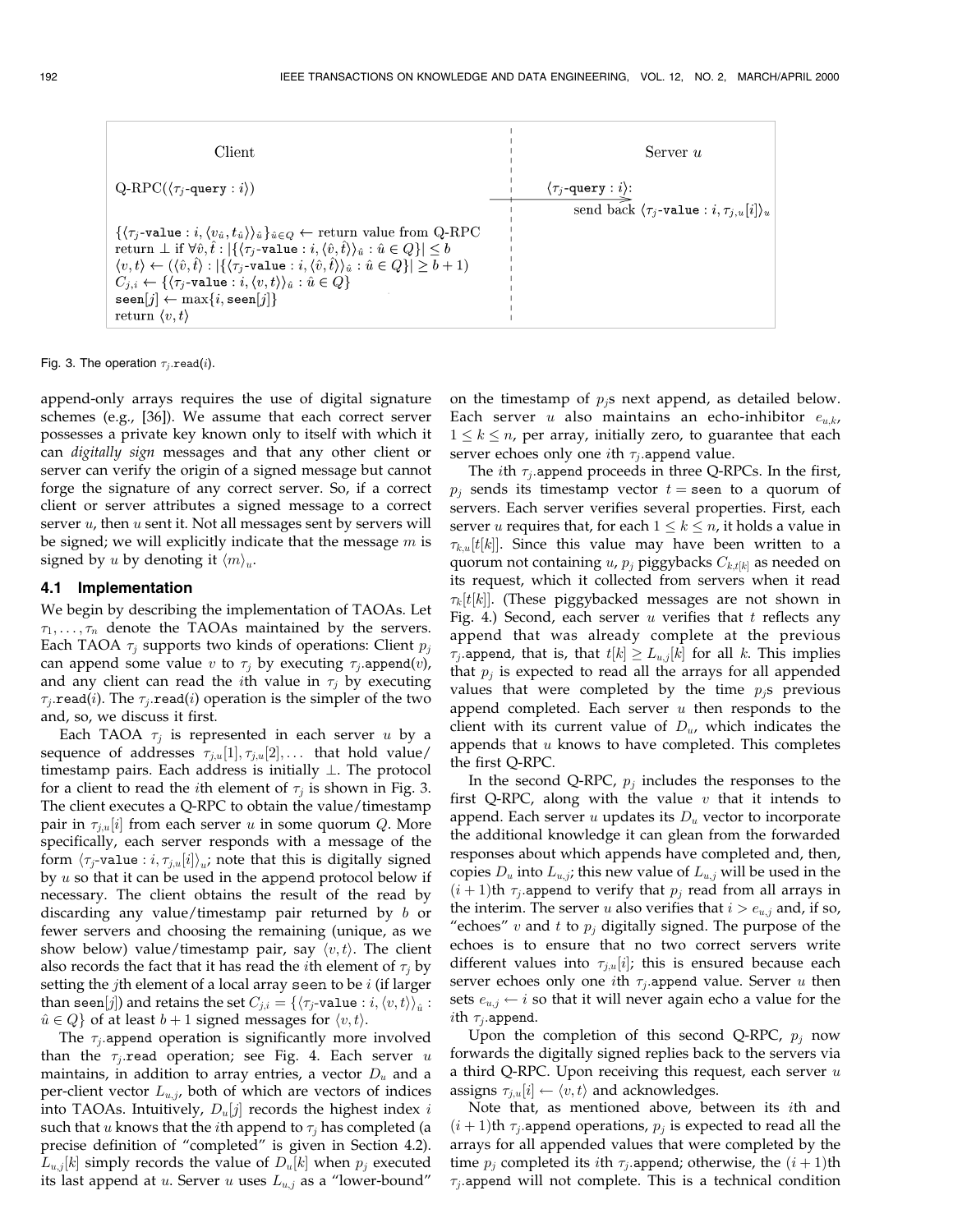| Client $p_i$                                                                                                                                                                                                       | Server $u$                                                                                                                                                                                                                                                                                                                                        |
|--------------------------------------------------------------------------------------------------------------------------------------------------------------------------------------------------------------------|---------------------------------------------------------------------------------------------------------------------------------------------------------------------------------------------------------------------------------------------------------------------------------------------------------------------------------------------------|
| $t \leftarrow$ seen<br>$Q-RPC(\langle \tau_j\text{-appendinit}:i,t\rangle)$                                                                                                                                        | $\langle \tau_j\text{-appendinit}:i_,t\rangle$ :                                                                                                                                                                                                                                                                                                  |
| $S_1 = {\langle \langle \tau_j \text{-gather}: i, t, d_{\hat{u}} \rangle_{\hat{u}}} a_{\hat{u}} \in Q_1 \leftarrow \text{return value from Q-RPC}$<br>$\mathrm{Q-RPC}(\langle \tau_j\text{-propose}:v,S_1\rangle)$ | Verify: 1) $\forall k, 1 \leq k \leq n : \tau_{k,u}[t[k]] \neq \bot$<br>2) $t[j] = i - 1$<br>3) $\forall k, 1 \leq k \leq n : t[k] \geq L_{u,j}[k]$<br>$d_u \leftarrow D_u$<br>send back $\langle \tau_j$ -gather : $i, t, d_u \rangle_u$                                                                                                         |
|                                                                                                                                                                                                                    | $\langle \tau_j\text{-propose}: v, \{\langle \tau_j\text{-gather}: i, t, d_{\hat{u}}\rangle_{\hat{u}}\}_{\hat{u}\in Q_1}\rangle$ :                                                                                                                                                                                                                |
|                                                                                                                                                                                                                    | Verify: $i > e_{u,i}$<br>$D_u[j] \leftarrow i-1$<br>$\forall k \in \{1 \dots n\}$ :<br>$x \leftarrow \max\{i_k :  \{\langle \tau_j\text{-gather}: i, t, d_{\hat{u}}\rangle :$<br>$\hat{u} \in Q_1 \wedge d_{\hat{u}}[k] \geq i_k \}$ > $b$ }<br>$D_u[k] \leftarrow \max\{D_u[k], x\}$<br>$L_{u,j}[k] \leftarrow D_u[k]$<br>$e_{u,i} \leftarrow i$ |
| $S_2 = \{ \langle \tau_j\text{-echo}: i, v, t \rangle_{\hat{u}} \}_{\hat{u} \in Q_2} \leftarrow \text{return value from Q-RPC}$<br>$Q-RPC(\langle \tau_i\text{-commit}: S_2 \rangle)$                              | send back $\langle \tau_j\text{-echo}:i, v, t\rangle_u$<br>$\langle \tau_j\text{-}\mathsf{commit} : \{ \langle \tau_j\text{-}\mathsf{echo} : i, v, t \rangle_{\hat{u}} \}_{\hat{u} \in Q_2} \rangle : \ \ \_\$                                                                                                                                    |
|                                                                                                                                                                                                                    | $\tau_{i,u}[i] \leftarrow \langle v,t \rangle$<br>send back $\langle \tau_i$ -appenddone : $u, i \rangle$                                                                                                                                                                                                                                         |
| $\{\langle \tau_j\text{-appenddone} : \hat{u}, i \rangle\}_{\hat{u} \in Q_3} \leftarrow \text{return value from Q-RPC}$<br>$\texttt{seen}[j] \leftarrow i$<br>return                                               |                                                                                                                                                                                                                                                                                                                                                   |

Fig. 4. The *i*th invocation of  $\tau_j$  append; v is the value appended.

that is in place here due to the fact that, in Section 5, we will use TAOAs to implement consensus and will need this condition to prove correctness. Thus, it is not entirely accurate to present append and read operations as independent operations, since the completion of an append depends on the clients previous execution of read operations. Nevertheless, for tractability of presentation, it is easiest to present TAOAs in this form.

Moreover, these read operations can be replaced by one large "scan" operation that reads all arrays to their last appended elements, using only one exchange with a quorum of servers. This is a practical necessity when implementing TAOAs. However, for ease of the exposition, we describe each read as done separately.

#### 4.2 Properties

In proving properties of this implementation, we need to introduce some additional notation and terminology. Note that reads by faulty clients are ignored in the following.

- **Definition 4.1.** A  $\tau_i$  read(i) operation by a correct client begins when the client initiates the corresponding  $\tau_j$ . read protocol, and completes when the client returns from the  $\tau_i$ .read protocol.
- **Definition 4.2.** The ith  $\tau_i$  append begins when some correct server receives  $\langle \tau_j$ -appendinit : *i*, *t* $\rangle$  from  $p_j$  and it completes when  $\tau_{j,u}[i] \neq \perp$  at each correct server u in some quorum.

Note that, in this definition, we had to capture the duration of appends by faulty clients, as well as correct ones. Therefore, the definition is driven by the effects of an operation on the (correct) servers in the system. Also, note that, by this definition, once the *i*th  $\tau_j$  append has begun, it is possible for it to complete before the protocol in Fig. 4 completes. In particular, if a client  $p_j$  reads the value of the *i*th  $\tau_j$  append while that append is going on and then performs a  $\tau_{\vec{q}}$  append, its own  $\tau_{\vec{q}}$  append could complete the ith  $\tau_i$  append before the protocol for the ith  $\tau_i$  append itself completes. This property is made precise in Lemma 4.3.

**Definition 4.3.** Let  $e$ ,  $e'$  be any two operations (other than reads by faulty clients). We say that  $e$  happens before  $e'$ , denoted  $e \prec e'$ , if e completes before  $e'$  begins. If  $e' \nprec e$ , we denote it  $e \preceq e'.$ 

Note that  $\prec$  forms an irreflexive partial order and that if  $e_1 \prec e_2 \preceq e_3 \prec e_4$ , then  $e_1 \prec e_4$ . Moreover, for any two operations  $e_1, e_2$  at a correct process, either  $e_1 \prec e_2$  or  $e_2 \prec e_1$ . That is, the operations executed by a correct process are totally ordered. On the contrary, operations by a faulty client are not necessarily totally ordered by  $\prec$ . Nevertheless, if  $e_1$  and  $e_2$  are the *k*th and  $k'$ th  $\tau_j$  append operations, respectively, by a faulty process  $p_i$  (i.e., corresponding to  $\langle \tau_j$ -appendinit :  $k,t \rangle$  and $\langle \tau_j$ -appendinit :  $k',t' \rangle$  messages from  $p_j$ ) such that  $k < k'$ , then we will often use  $e_1 \prec e_2$ " as a shorthand to denote this. If e is an append operation of the form  $e = \tau_j$ . append(v) such that v is stored with timestamp t, we denote this timestamp by  $T(e) = t$ .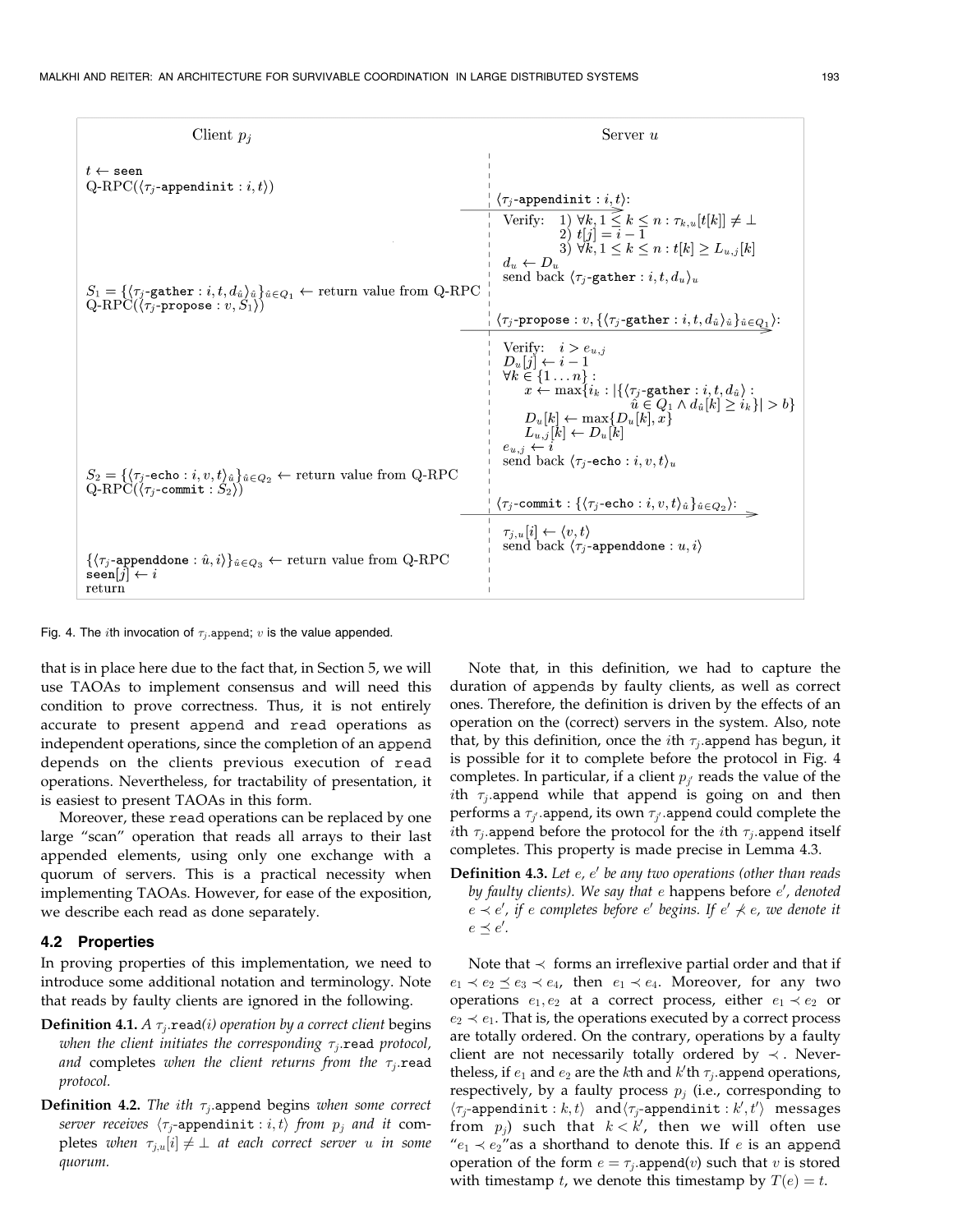- **Lemma 4.1 (Write-Once).** Let  $e_1 = \tau_j$ read(i) and  $e_2 =$  $\tau_i$ read(*i*) be two operations at correct clients. If  $e_1$  returns  $\langle v, t \rangle$ , then  $e_2$  returns either  $\perp$  or  $\langle v, t \rangle$ .
- **Proof.** A correct server u assigns  $\tau_{j,u}[i] \leftarrow \langle \hat{v}, \hat{t} \rangle$  in two different protocols: The *i*th  $\tau_j$ . append or any  $e =$  $\tau_{i'}$  append such that  $T(e)[j] = i$  (due to the piggybacking of  $C_{j,i}$ ). In the latter case, u sets  $\tau_{j,u}[i] \leftarrow \langle \hat{v}, \hat{t} \rangle$  only after receiving signed  $\tau_i$ -value messages (i.e.,  $C_{i,i}$ ) that show that some correct server  $u'$  has already assigned  $\tau_{j,u'}[i] \leftarrow \langle \hat{v}, \hat{t} \rangle$ . So, the first correct server u to assign  $\tau_{j,u}[i] \leftarrow \langle \hat{v}, \hat{t} \rangle$  must do so in the  $i$ th  $\tau_j$ .append protocol.

Suppose that  $e_1$  returns  $\langle v, t \rangle$ . The first correct server to execute  $\tau_{j,u}[i] \leftarrow \langle v, t \rangle$  did so (in the *i*th  $\tau_j$ .append protocol) after receiving a message  $\langle \tau_j$ -commit :  $\{\langle \tau_j\text{-echo}: i, v, t\rangle_{\hat{u}}\}_{\hat{u}\in Q}\rangle$  for some quorum Q. Since any two quorums intersect in some correct server and since any correct server  $\hat{u}$  sends at most one message of the form  $\langle \tau_j\text{-echo}:i, *, *\rangle_{\hat{u}}^{-1}$  (due to the management of the echo counter  $e_{\hat{u},j}$ , no other correct server u' ever assigns  $\tau_{j,u'}[i] \leftarrow \langle v',t' \rangle$  where  $v' \neq v$  or  $t' \neq t$ . So, the only value that  $e_2$  could return, other than  $\perp$ , is  $\langle v, t \rangle$ .

- **Lemma 4.2 (Append-Only).** Let  $e_1$  be the ith  $\tau_i$  append and let  $e_2 = \tau_i$ read(k),  $1 \leq k \leq i$ , be an operation by a correct process such that  $e_1 \prec e_2$ . Then,  $e_2$  does not return  $\perp$ .
- **Proof.** The proof is by induction on  $i$ . Suppose the lemma holds for the *i*th  $\tau_i$  append and let  $e_1$  be the  $(i + 1)$ th  $\tau_j$  append. By the definition of  $\prec$ ,  $e_1 \prec e_2$  implies that each correct server u in some quorum assigned  $\tau_{j,u}[i+$  $1 \rightarrow \langle v, t \rangle$  for some  $\langle v, t \rangle$  before any correct server received  $\langle \tau_i$ -query : k). There are two cases to consider:
	- **Case 1:** If  $k = i + 1$ , then, since quorums overlap in at least  $b+1$  correct servers, at least  $b+1$ servers return  $\langle v, t \rangle$  to the client in their  $\tau_i$ -value messages. Thus, the read returns  $\langle v, t \rangle$ .
	- **Case 2:** Now, suppose that  $1 \leq k \leq i$ . Before any correct server u sends  $\langle \tau_i$ -gather :  $i + 1, t, d_u \rangle_u$ (and, thus, before any correct server  $u'$  sends  $\langle \tau_j$ -echo :  $i + 1, v, t \rangle_{u'}$ ), u verifies that  $\tau_{j,u}[i] \neq \bot$  as shown in Fig. 4. So, since the first correct server  $u$ to assign  $\tau_{j,u}[i + 1] \leftarrow \langle v, t \rangle$  requires  $\langle \tau_j$ -echo :  $i + 1, v, t$ <sub>*n*</sub> messages from a quorum of servers (see the proof of Lemma 4.1), the fact that the  $(i + 1)$ th  $\tau_i$  append completed implies that the *i*th  $\tau_i$  append previously completed. If we let  $e_3$ denote the *i*th  $\tau_i$  append, this means that  $e_3 \prec e_2$ . So, the result follows from the induction hypothesis.  $\Box$

The next lemma shows an "upper-bound" of values that can be in  $T(e)$ . The subsequent lemma shows a "lowerbound" of values that must be in  $T(e)$ .

**Lemma 4.3 (Timestamp-UpperBound).** Let  $e_1$  be the ith  $\tau_j$  append, and let  $e_2 = \tau_{j'}$  read(k), where  $1 \leq j' \leq n$  and  $1 \leq k \leq T(e_1)[j']$ , be a read operation by a correct process such that  $e_1 \prec e_2$ . Then,  $e_2$  does not return  $\perp$ .

1. The symbol "\*" denotes any value, i.e., a "wildcard."

- **Proof:** For the first correct server u to assign  $\tau_{i,u}[i] \leftarrow \langle v, t \rangle$ (i.e.,  $T(e_1) = t$ ), it must first receive a  $\tau_i$ -commit message containing  $\tau_i$ -echo messages from a quorum of servers. Recall that, for this to happen, every correct server  $\hat{u}$  in some quorum verified that  $\tau_{j',\hat{u}}[t[j']]\neq \bot$  before sending its  $\tau_j$ -gather message. This implies that the  $t[j']$ th  $\tau_{i'}$  append has completed by the time that  $e_1$  completes. So, by Lemma 4.2,  $e_2$  does not return  $\perp$ .
- **Lemma 4.4 (Timestamp-LowerBound).** Let  $e_1$  and  $e_2$  be  $\tau_j$  append events, and  $e_3, e_4$  be  $\tau_j$  append events, such that  $e_1$ is the i<sub>1</sub>th  $\tau_i$  append and  $e_1 \prec e_2 \prec e_3 \prec e_4$ . Then,  $T(e_4)[j] \geq i_1.$
- **Proof.** Since  $e_1 \prec e_2$  and  $e_1$  is the  $i_1$ th  $\tau_j$ . append, then  $e_2$  is the  $i_2$ th  $\tau_j$ . append, where  $i_2 > i_1$ . Hence, after  $e_2$ completes, every correct server  $u$  in some quorum has  $D_u[j] \ge i_2 - 1 \ge i_1$ . Before  $e_3$  can complete,  $p_{j'}$  must obtain  $\tau_{i}$ -gather messages from a quorum of servers which intersect  $e_2$ 's quorum in at least  $b+1$  correct servers. Therefore, when  $p_{j'}$  forwards these messages to a quorum  $Q$  of servers, every correct server  $u$  in  $Q$  sets  $D_u[j] \geq i_1$  and, thus,  $L_{u,j'}[j] \geq i_1$ . Then, every correct server  $\hat{u}$  in the first quorum  $Q'$  accessed in  $e_4$  verifies that  $T(e_4)[j] \geq L_{\hat{u},j'}[j]$ . Since at least one correct server (in fact,  $b + 1$  correct) is in  $Q \cap Q'$ ,  $p_{j'}$  must send  $T(e_4)$  such that  $T(e_4)[j] \geq i_1$  in order for  $e_4$  to complete.

In the case of Lemma 4.4, we say that  $e_4$  definitely reflects  $e_1$ .

## 5 A CONSENSUS PROTOCOL

In this section, we describe a protocol by which clients can emulate a consensus object by performing a series of read and append operations on TAOAs. Each client begins the protocol with an initial preferred value and ends the protocol by irrevocably deciding on a value. Intuitively, this decision value is the value "returned by" the consensus object. The protocol ensures the following two properties.

- **Agreement:** If any correct client decides  $v$ , then all correct clients decide v.
- **Validity**: If any correct client decides  $v$ , then some client had  $v$  as its initial value.

Our protocol employs a round structure and high-level strategy similar to [3], but, otherwise, differs significantly. In our protocol, each client executes a sequence of logical rounds until it reaches a decision. There is one TAOA per client for that client to communicate values to the system by appending them to its array. Since rounds at different clients proceed asynchronously, each client attaches its round number to each value it appends. In each round, a client starts by appending its currently preferred value and, then, reads the latest values appended by all of the other processes to their arrays (a ªglobal readº). Among these values, the ones with the highest round number are called the leaders' values. If the leaders agree (i.e., last appended the same values), it tries to adopt their value as its own preferred value and move to the next round (or decide); if the leaders disagree and it is a leader itself, it attempts to flip a (multivalued) coin, adopt the value of the coin as its preferred value, and then move to the next round. Decision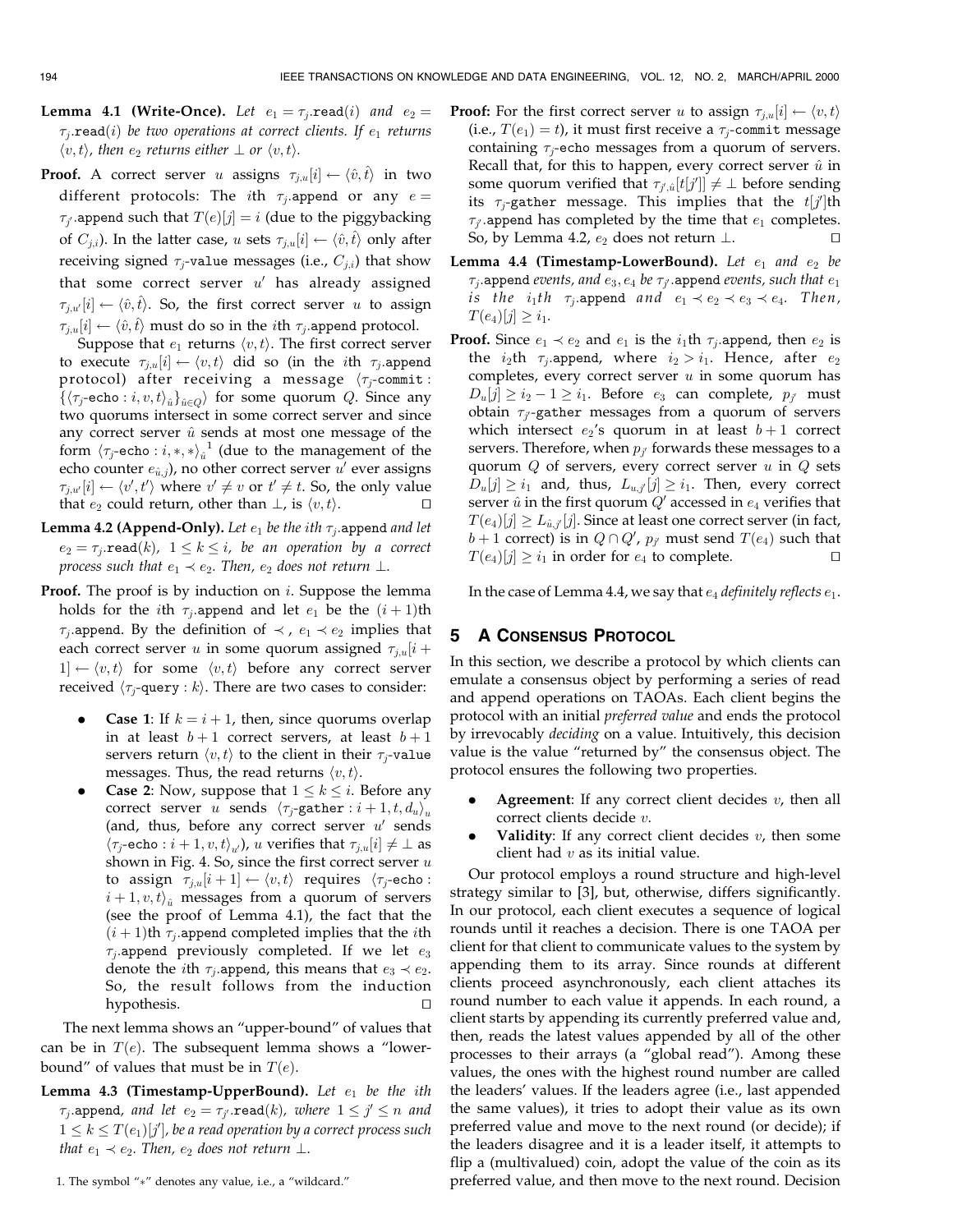is possible for a leader when all the processes who disagree with its preferred value are at least two rounds behind. Intuitively, this protocol converges at the latest when a round starts with all the leaders preferring the same value. We argue in Section 5.5 that, by properties of the coin flip, this occurs with some positive probability at each round.

Several points need to be refined in the description above. First, to adopt a new preferred value in a round (either the leaders or by coin flip), a client twice performs a cycle of appending a value "announcing" its status and executing a new global read of all clients' latest values. If the status of the leaders' value hasn't changed during these two cycles (i.e., either the leaders still disagree or the leaders still agree on the same value), then the client adopts the value it intended to. If, however, the client detects a change in the status of the leaders' value, then it starts the round over. The two append/read cycles guarantee that, with two concurrently executing leaders, at least one will observe the other's value and act consistently.

Second, the process for performing the global read, i.e., reading all clients' last-appended values, involves reading the arrays of all clients up to the last filled slot, filtering out any invalid values appended by faulty clients (which will be defined precisely in Section 5.1), and returning a set of latest (valid) values from all arrays. Even though this is a compound operation, we will abuse notation and denote it by a single event Last, allowing it to be ordered as a single operation via  $\prec$ . In particular, if a Last operation  $e_1$  starts before some append operation  $e_2$  terminates, i.e.,  $e_1$  contains a primitive read operation  $e'_1$  such that  $e'_1 \preceq e_2$ , then we say that  $e_1 \preceq e_2$ .

Third, we need to specify how to flip a random coin. For now, we denote this operation as subroutine Coin(). Meeting the two properties of consensus (Agreement and Validity) requires simply that Coin() return a value that was initially preferred by some process. In addition, the Coin() operation is important to the running time of the consensus protocol. This will be the topic of discussion in Section 5.5.

In terms of data structures, each client maintains several local variables: pref, which holds the clients present preferred value;  $r$ , which holds the clients current round number;  $\langle r_j, v_j \rangle_{1 \leq j \leq n}$ , which hold the latest (valid) round number/value pairs read from clients' arrays; leader-Vals, which is the set of leaders' values; and leader-Round, which is the leaders' round number. And, as described above, there is a separate timed append-only array per client. At the beginning of its execution, each client appends  $\langle 0, \text{pref} \rangle$  to its array. In the remainder of this paper, an operation  $\tau_j$  append by a client  $p_j$  is denoted simply by append and is understood to apply to the array to which  $p_i$  is allowed to append.

The precise protocol executed by client  $p$  at round  $r$  is given in Fig. 5. The Last subroutine, introduced above, implements a ªglobal readº plus identification of the leaders' round and values. If the leaders agree, the LeadersAgree subroutine is invoked. This subroutine simply appends the leaders' value twice and, if leader disagreement or a change of leader value is not observed between these appends, it moves the client to the next round (or decides) with the leaders' value as its new preferred value. If leader disagreement is observed by Last, the LeadersDisagree subroutine is invoked. This routine appends  $\perp$  twice and, if the client is a leader, adopts a new preferred value by flipping a coin, provided that leader agreement is not observed while this routine is executing.

### 5.1 Justified Values

As indicated above, after each global read, the client uses the observed values to determine its next preferred value. In order to ensure correctness of our protocol, it is important that the plausibility of these observed values is verified before they are used; otherwise, a faulty client could append arbitrary values in an effort to misguide future preferred values of other clients. We therefore introduce the notion of a justified value, which intuitively is an appended value that is consistent with the protocol and, in particular, with the values that the appender's preceding global read must have observed. After executing a global read, a client discards any unjustified values and forms its next preferred value based upon the justified values only.

Testing for justification is made possible by the properties of our array timestamps. Recall that, in the write protocol, servers set a "lower bound" on timestamps, guaranteeing that every appended value has a timestamp vector that succeeds all definitely reflected values (see Lemma 4.4).

- **Definition 5.1.** Let e be the ith  $\tau_i$  append, with timestamp  $T(e) = t$ . The justification set for e is the set consisting of the kth  $\tau_{i'}$  append operations for all  $1 \leq j' \leq n$  and all  $1 \leq k \leq t[j']$ .
- **Definition 5.2.** Let e be the ith  $\tau_i$  append. e is justified if all previous  $\tau_j$  appends are justified and if the value appended in e is consistent with correct execution by  $p_i$  assuming that  $p_i$ observed exactly the appends in its justification set. A justified value is one appended in a justified append.

We note that, by the properties of TAOAs, all correct clients' appends are justified and, if a client executes an unjustified append, then all of its future appends are also unjustified.

#### 5.2 The Coin() Operation

According to the protocol of Fig. 5, when a leader repeatedly observes leader disagreement, it sets its preferred value to the output of a Coin() operation before moving to the next round. At a correct client, this Coin() operation (shown in Fig. 6) returns a value taken from among the values that have been appended by all clients in the protocol. More precisely, the Coin() operation works by reading the value in the first element of each client's array (which, by definition, is justified if it is of the form  $\langle 0, v' \rangle$  for some  $v'$ ) and, if this value exists, adding this value to a  $view$ of the values in the system. We say that the view so computed is the view of the client in round  $r$ . The Coin() operation returns an element of this view.

In Fig. 6, the element returned from the view is selected by a flip operation that returns a nonnegative integer. Correctness of the protocol requires nothing more of flip,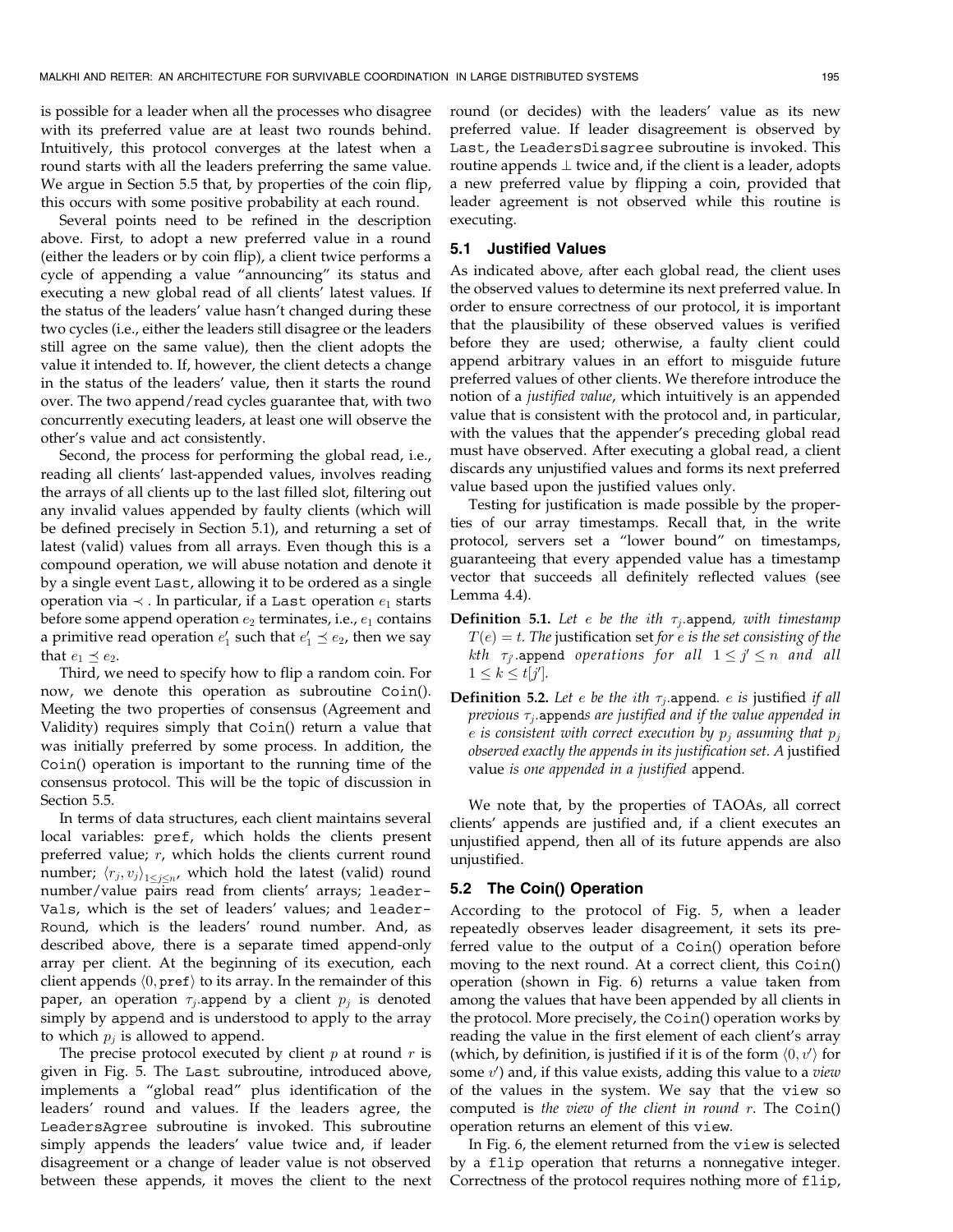| (1)  | private vars pref, $r, \langle r_j, v_j \rangle_{1 \leq j \leq n}$ , leaderVals, leaderRound                       | ; pref set in round $r-1$              |
|------|--------------------------------------------------------------------------------------------------------------------|----------------------------------------|
| (2)  | $append(\langle r,pref \rangle)$                                                                                   |                                        |
| (3)  | repest                                                                                                             | ; main loop                            |
| (4)  | Last()                                                                                                             |                                        |
| (5)  | if ( leaderVals $  > 1 \vee \bot \in$ leaderVals)                                                                  |                                        |
| (6)  | LeadersDisagree()                                                                                                  |                                        |
| (7)  | else                                                                                                               |                                        |
| (8)  | LeadersAgree()                                                                                                     |                                        |
| (9)  | until round $r + 1$ enabled                                                                                        |                                        |
| (10) | $subroutine$ LeadersAgree $()$                                                                                     |                                        |
| (11) | $\mathtt{pref} \gets (v:\mathtt{leaderVals} = \{v\})$                                                              |                                        |
| (12) | $append(\langle r,pref \rangle)$                                                                                   | ; first announcement                   |
| (13) | Last()                                                                                                             |                                        |
| (14) | if (leaderVals $\neq$ {pref})                                                                                      |                                        |
| (15) | return                                                                                                             |                                        |
| (16) | $append(\langle r,pref \rangle)$                                                                                   | ; second announcement                  |
| (17) | Last()                                                                                                             |                                        |
| (18) | if (leaderVals $\neq$ {pref})                                                                                      |                                        |
| (19) | return                                                                                                             |                                        |
| (20) | if $(r = \text{leaderRound} \land \forall j : (v_j \neq \text{pref} \Rightarrow r_j \leq \text{leaderRound} - 2))$ | ; all who disagree are 2 rounds behind |
| (21) | decide(pref)                                                                                                       |                                        |
| (22) | else                                                                                                               |                                        |
| (23) | enable round $r+1$                                                                                                 |                                        |
| (24) | $subroutine$ LeadersDisagree $()$                                                                                  |                                        |
| (25) | $append(\langle r,\perp\rangle)$                                                                                   | ; first announcement                   |
| (26) | Last()                                                                                                             |                                        |
| (27) | if ([leaderVals] = $1 \wedge \bot \notin$ leaderVals)                                                              |                                        |
| (28) | return                                                                                                             |                                        |
| (29) | $append(\langle r,\perp\rangle)$                                                                                   | ; second announcement                  |
| (30) | Last()                                                                                                             |                                        |
| (31) | if ( leaderVals $ = 1 \wedge \bot \not\in$ leaderVals)                                                             |                                        |
| (32) | return                                                                                                             |                                        |
| (33) | if (leaderRound $=r$ )                                                                                             |                                        |
| (34) | $pref \leftarrow Coin()$                                                                                           |                                        |
| (35) | enable round $r + 1$                                                                                               |                                        |
| (36) | subroutine $Last()$                                                                                                |                                        |
| (37) | $\forall j \in \{1, \ldots, n\}$ :                                                                                 |                                        |
| (38) | $i_{\max} \leftarrow \max\{i : \tau_j.\mathtt{read}(i) \text{ is justified}\}$                                     |                                        |
| (39) | $\langle\langle r_j,v_j\rangle,t_j\rangle\leftarrow\tau_j.\mathtt{read}(i_\mathrm{max})$                           | ; read the last value in every array   |
| (40) | leaderRound $\leftarrow \max_{1 \leq j \leq n} \{r_j\}$                                                            |                                        |
| (41) | leaderVals $\leftarrow \{v_j : r_j = \texttt{leaderRound}\}$                                                       |                                        |
|      |                                                                                                                    |                                        |

Fig. 5. Round  $r$  of the consensus protocol.

though flip is very important to the running time of the protocol, as we show in Section 5.5.

# 5.3 Correctness

In this section, we prove that the protocol above meets the Agreement and Validity properties given at the beginning of Section 5. We use the following notation:  $\text{append}_{p}^{r}(x)$  is an execution of append $(x)$  by p in round r; append $_{p}^{r,i}(x)$  is the ith such execution; append $r_i^{-i}(x)$  is the ith-to-last such execution (in particular, append $r_r^{-1}(x)$  is the last); and  $T(\mathtt{append}_{p}^{r,i}(x))$  is the timestamp associated with  $\mathtt{append}_p^{r,i}(x)$  (and, similarly, for  $T(\mathtt{append}_p^{r,-i}(x))$ ). Let Last $_{p}^{r}$  denote an execution of Last by client  $p$  in round  $r$ ; Last $_{p}^{r,i}$  is the  $i$ th such execution; and Last $_{p}^{r,-i}$  is the  $i$ th-tolast such execution (in particular, Last<sup>r<sub>n</sub>-1</sup> is the last).

**Definition 5.3.** If append $(\langle r, v \rangle)$  is the first justified execution of append $(\langle r, * \rangle)$  by p in round r, then we say that p initially prefers  $v$  in round  $r$ .

Definition 5.4. In any execution, a client is first to execute  $append(\langle r, v \rangle)$  if this append is justified and its justification set contains no justified operations of the form append $(\langle r, v \rangle)$ .

When a client is first to execute append $(\langle r, v \rangle)$  and also initially prefers  $v$  in round  $r$ , we say, in short, that a client is first to initially prefer  $v$  in round  $r$ .

- **Lemma 5.1.** If all initial preferences in round  $r$  are  $v$ , then no client (justifiably) executes  $\text{append}(\langle r', v' \rangle)$   $(v' \neq v)$  or append $(\langle r', \perp \rangle)$ , where  $r' \geq r$ .
- **Proof.** For a contradiction, let  $p$  be first to execute  $\text{append}(\langle r', v' \rangle)$   $(v' \neq v)$  or  $\text{append}(\langle r', \bot \rangle)$ , where  $r' \geq r$ . For this to be justified, there must be an append in its justification set in which a leader last appended something other than  $v$ . However, since this justification set must also contain  $p'$ s own last append of  $v$  in round  $r$  or higher and since any other value so far appended by any other client in round  $r$  or higher is  $v$  (by assumption), all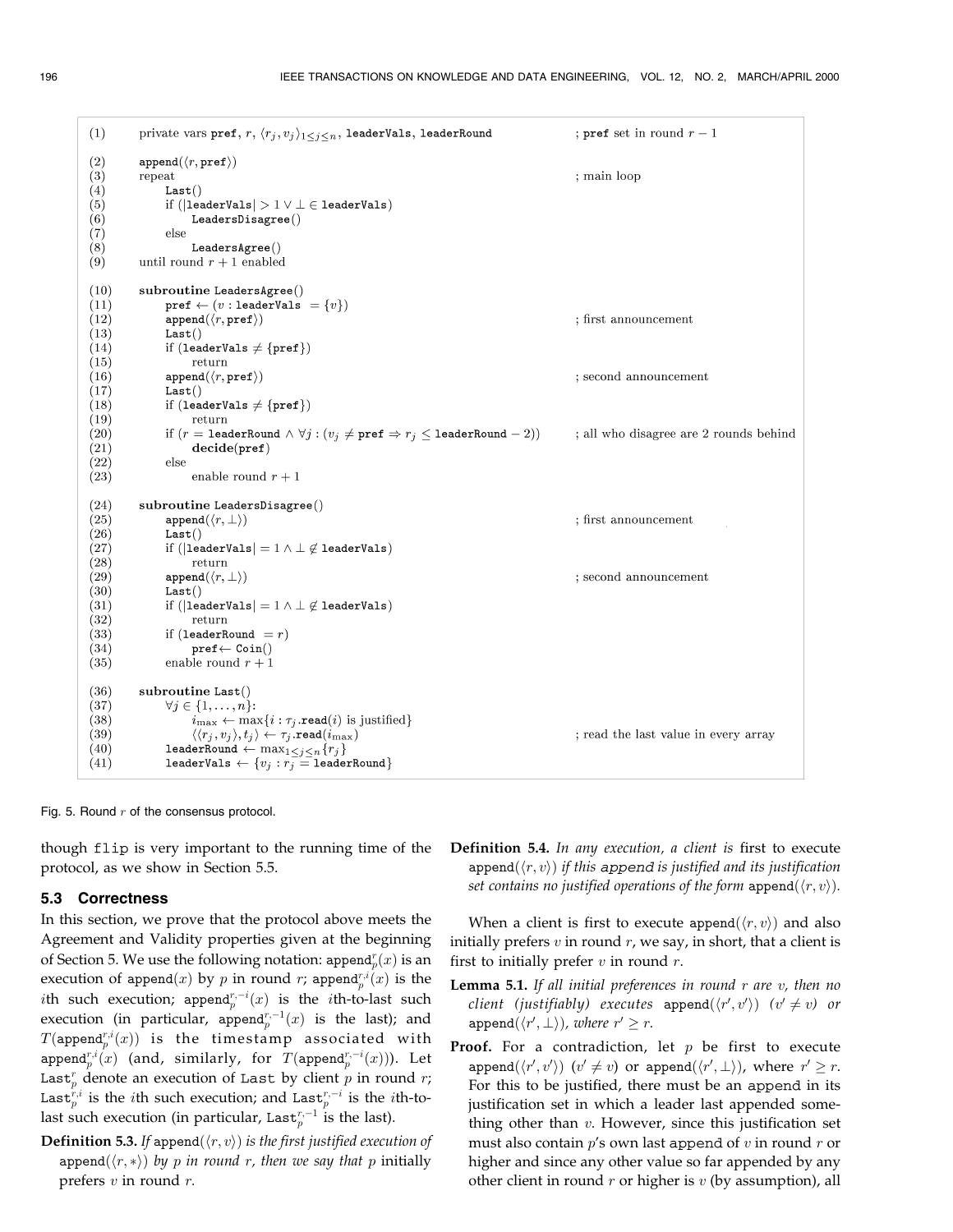| (1) | subroutine Coin()                                                                                |
|-----|--------------------------------------------------------------------------------------------------|
| (2) | view $\leftarrow \emptyset$                                                                      |
| (3) | $\forall j \in \{1, \ldots, n\} : \langle v, t \rangle \leftarrow \tau_j \cdot \texttt{read}(1)$ |
| (4) | if $(\langle v, t \rangle \neq \bot$ and is justified)                                           |
| (5) | view $\leftarrow$ view $\cup$ { $v' : v = \langle 0, v' \rangle$ }                               |
| (6) | $k \leftarrow (\texttt{flip}() \text{ mod }  \text{view} ) + 1$                                  |
|     | return $k$ -th largest element of view                                                           |

Fig. 6. The Coin() operation.

leaders agree on v. Thus, v' and  $\perp$  are not justified.  $\square$ 

- **Lemma 5.2.** If all initial preferences in round  $r$  are  $v$ , then each correct client that enables round  $r + 1$  decides v by the end of round  $r + 1$ .
- **Proof.** For a contradiction, let  $p$  be the first correct client to not decide in round  $r + 1$ . Since p is the first one, p is a leader when in round  $r + 1$  and, by Lemma 5.1, p initially prefers v in round  $r + 1$ . Because all clients in round  $r + 1$ (justifiably) append only v (Lemma 5.1), p executes its LeadersAgree routine to completion. If  $p$  cannot decide at the end of this subroutine, then there must be a client that (justifiably) executes append $(\langle r', v' \rangle)$ ,  $v' \neq v$ , or append $(\langle r', \perp \rangle)$ , where  $r' \in \{r, r + 1\}$ . This contradicts Lemma 5.1.  $\Box$
- **Lemma 5.3.** If a correct client decides  $v$  in round  $r$ , then, prior to deciding, all of its executions of append $(\langle r, * \rangle)$  were  $\mathrm{append}(\langle r, v \rangle).$
- **Proof.** Let  $p$  be the correct client that decides  $v$  in round  $r$ . Since  $p$  decides, it must appear to be a leader right before deciding (line 20), and, hence,  $p$  observes no other clients in any round  $r' > r$ . Now, suppose for a contradiction that p executed append $(\langle r, \perp \rangle)$  or append $(\langle r, v' \rangle)$  at some point prior to deciding. If p had executed append $(\langle r, \perp \rangle)$ (in LeadersDisagree), then, for the rest of round  $r$ ,  $p$ would have observed the leaders in disagreement because at least one leader, namely itself, last appended  $\perp$ ; this would have caused p to move to round  $r + 1$ , contradicting the assumption that  $p$  decides in round  $r$ . If p had executed append $(\langle r, v' \rangle)$  prior to deciding, then subsequently, either it observed leader disagreement and a contradiction results as in the previous case or it detected only leader agreement (on  $v'$ ), which contradicts the assumption that  $p$  decides  $v$  in round  $r$ .
- **Lemma 5.4.** If a correct client decides  $v$  in round  $r$ , then no client (justifiably) initially prefers  $v' \neq v$  at round r.
- **Proof.** Suppose that  $p$  decides  $v$  at round  $r$ . By Lemma 5.3, it appended only  $v$  in round  $r$ . For a contradiction, let  $q$ be first to append  $\langle r', v'' \rangle$  for any  $r' \geq r$  and  $v'' \neq v$ . Consequently (by Lemma 5.1),  $q$  is also the first to initially prefer some  $v' \neq v$  at round r, i.e., q's initial append in round  $r$  has a justification set that contains no operations of the form append $(\langle r', v'' \rangle)$ , where  $r' \geq r$ and  $v'' \neq v$ . We now look at the last two append operations performed by q in round  $r - 1$ , namely append<sup>r-1,-2</sup>( $\langle r-1,* \rangle$ ) and append<sup>r-1,-1</sup>( $\langle r-1,* \rangle$ ). If the values appended in these appends were  $v$ , then q would have completed round  $r - 1$  in LeadersAgree with a preferred value of  $v$  and then initially preferred  $v$

in round  $r$ , contrary to our assumption. Thus,  $q$ 's last two appends in round  $r - 1$  do not have value v. Since p decides  $v$  in round  $r$ ,  $p$  must not read these two appends, i.e., Last<sup>r<sub>n</sub>,-1</sup>  $\preceq$  append<sup>r-1,-2</sup>( $\langle r-1, *\rangle$ ), and, therefore:

$$
\begin{aligned} \mathtt{append}^{r,-1}_p(\langle r,v \rangle) &\prec \mathtt{Last}^{r,-1}_p \\ &\preceq \mathtt{append}^{r-1,-2}_q(\langle r-1,* \rangle) \\ &\prec \mathtt{append}^{r-1,-1}_q(\langle r-1,* \rangle). \end{aligned}
$$

Thus, append<sup> $r, -1$ </sup> $(\langle r, v \rangle) \prec$  append<sup> $r-1, -1$ </sup> $(\langle r-1, *\rangle)$ . Moreover, because

$$
\mathtt{append}_q^{r-1,-1}(\langle r-1,*\rangle) \prec \mathtt{append}_q^{r,1}(\langle r,v'\rangle)
$$

and

$$
{\tt append}_p^{r,-2}(\langle r,v\rangle)\prec{\tt append}_p^{r,-1}(\langle r,v\rangle),
$$

we know that

$$
\mathtt{append}_q^{r,1}(\langle r,v'\rangle)
$$

definitely reflects append<sup> $r, -2$ </sup>( $\langle r, v \rangle$ ), which means that  $\texttt{append}_q^{r,1}(\langle r, v' \rangle) \text{ is not justified. }$ 

- **Theorem 5.5 (Agreement).** If any correct client  $p$  decides  $v$ , then all correct clients decide v.
- **Proof.** Let q decide v in the lowest decision round r. By Lemma 5.4, no client (justifiably) initially prefers any  $v' \neq v$  in round r. By Lemma 5.3, no client decides  $v' \neq v$  in round r and, by assumption, no client decides in any round lower than  $r$ . By Lemma 5.2, all correct clients decide by round  $r+1$  and, by Lemma 5.1, they all decide  $v$ .
- **Theorem 5.6 (Validity).** If any correct client decides  $v$ , then some client had v as its initial value.
- **Proof.** It suffices to argue that any append $(\langle r, v \rangle)$ ,  $r > 0$ , is justified only if some client executed append $(\langle 0, v \rangle)$  as its first operation. So, suppose that no client executes append $(\langle 0, v \rangle)$  as its first operation and that p is first to execute append $(\langle r, v \rangle)$  for some  $r > 0$ . Since p is first, it did not adopt  $v$  as its preferred value by adopting the leaders' value in LeadersAgree. So, it must adopt  $v$  as its preferred value as the result of executing a Coin() operation. However, a Coin() operation at a correct process is guaranteed to return a value that some process initially appended. So, append $(\langle r, v \rangle)$  is not justified, a  $contradiction.$

#### 5.4 The Flip Protocol

Before analyzing the running time of our protocol, it is necessary to detail the implementation of the flip operation. This operation is implemented by a distributed protocol that returns the same value to every correct client that invokes it in round  $r$ , i.e., the flip value for round  $r$  is unique. In addition, the round  $r$  flip value cannot be predicted by any client until some client completes the flip protocol for that round. Intuitively, in the flip protocol, the servers generate a deterministic digital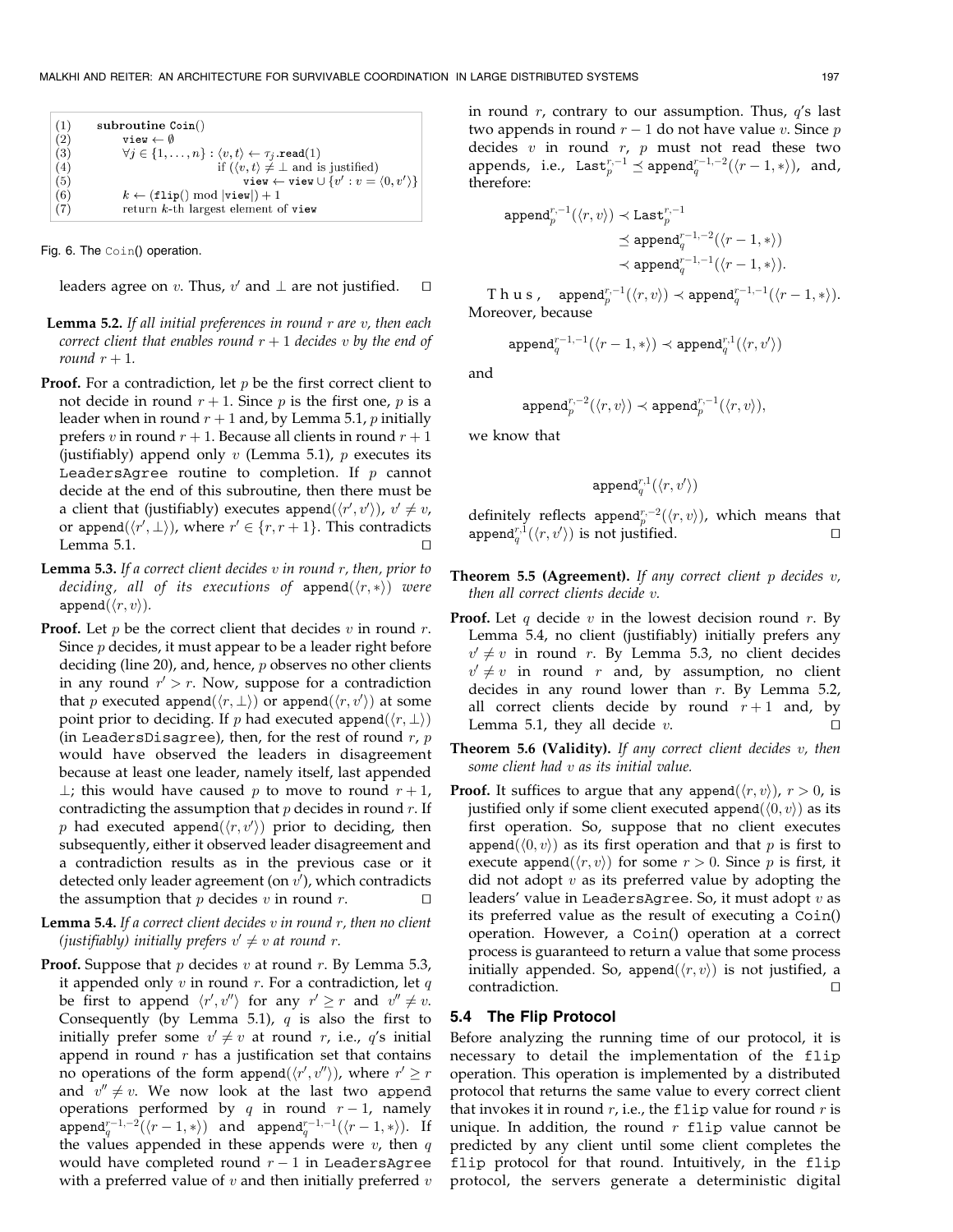signature (such as an RSA signature [36]) on a string that includes the round number in which the flip protocol is invoked. By definition, digital signatures are unpredictable to those not knowing the key to generate them.

The signature generation process must ensure that faulty servers cannot compute flip values ahead of time. This is achieved by employing a threshold signature scheme to generate a signature. Informally, a  $(k, m)$  threshold signature scheme is a method of generating a public key and  $m$  shares of the corresponding private key in such a way that, for any message  $w$ , each share can be used to produce a partial result from  $w$ , where any  $k$  of these partial results can be combined into the private key signature for  $w$ . Moreover, knowledge of  $k$  shares should be necessary to sign  $w$ , in the sense that without the private key it should be computationally infeasible to 1) create the signature for  $w$  without  $k$ partial results for  $w$ , 2) compute a partial result for  $w$ without the corresponding share, or 3) compute a share or the private key without  $k$  other shares. Our replication technique does not rely on any particular threshold signature scheme, provided that it is deterministic; the literature includes such schemes (e.g., [8], [9]).

We implement the flip protocol as follows: At service initialization time, a  $(k, m)$  threshold signature scheme, with  $k = b + 1$  and m equal to the number of servers, is used to generate a public key and one share of the private key for each server. Each server's share is known only to itself; the corresponding public key is assumed to be available to all clients. The  $flip$  protocol for round  $r$  then proceeds simply as follows: The client executes a Q-RPC to obtain partial results from a quorum of servers for the "message"  $r$  and combines them to form a valid signature for  $r$ . It returns this value, interpreted as a nonnegative integer.

It is worth reviewing several properties of the flip protocol that are necessary for the results of Section 5.5. First, due to the properties of a threshold signature scheme, the flip value for round  $r$  is known nowhere prior to some client completing the protocol for that round. Second, if we view the flip protocol as producing a result that is a sampling from the space of integers up to some large (i.e., much larger than  $|$  view  $|$ ; see Section 5.2) bound, it is reasonable to assume flip samples uniformly at random from this space.<sup>2</sup> Third, because the flip protocol produces a digital signature for which all parties are assumed to have the verifying public key, any value claimed to be produced by the flip protocol for round  $r$  can be immediately verified. Fourth, because the threshold signature scheme is deterministic, the flip protocol returns the same value to any correct client that invokes it in round  $r$ . This does not imply that the  $\text{Coin}()$ operation returns the same value to correct processes that invoke it in round  $r$  because each client may have a different view in round  $r$  (see Section 5.2). However, when all correct processes invoking the  $\text{Coin}()$  operation in round  $r$  have the same view, the Coin() operation will indeed return the same value everywhere.

## 5.5 Running Time

One of the motivations guiding our design of a consensus object was to allow any single (correct) client to access our consensus object solo and obtain the consensus decision within a finite number of steps. In fact, in such a case, a solo client will obtain the consensus value within a small number of steps, specifically within four append and three Last operations. Even when multiple clients participate simultaneously, if a leader emerges quickly, then every client may terminate after engaging in only a small number of protocol rounds and no coin-flips. We now proceed to describe the expected running time of our algorithm more generally.

Typically, one hopes that, in the common case, clients fail only benignly and do not exhibit malicious behavior. With the algorithm as described so far, we can prove that, in this case, a client will complete the protocol in an expected  $O(c<sup>4</sup>n)$  operations on timed append-only arrays (even in the face of up to the threshold  $b$  of Byzantine server failures), where  $c \leq n$  is the actual number of clients that append values to their arrays before any correct process decides. The strategy used for proving this result is to show that in only  $O(c^2)$  rounds can Coin() operations return different values to different clients. Moreover, in each round  $r$  in which the Coin() operation returns the same value to all clients that invoke it, there is a constant probability that the value returned by the Coin() operation is the same as the first value appended in round  $r$ . When this happens, the algorithm will quickly terminate. The result is an expected  $O(c^2)$  rounds in which each client executes  $O(c^2n)$  array operations, yielding a total of  $O(c<sup>4</sup>n)$  operations.

The story is different for the worst-case running time for this algorithm in case of Byzantine client failures. In this case, the algorithm no longer terminates with probability one. The reason for this is twofold: First, there is nothing to prevent faulty clients from invoking the flip protocol for any round  $r$  far in advance, effectively rendering these flips predictable to faulty clients. By carefully controlling the scheduling of operations in the protocol, they can use this advance knowledge of flip results to prolong the protocol indefinitely. Second, even if flip values were withheld from clients for long enough, a faulty client might repeatedly use a different view in its Coin() operation than correct clients, thereby resulting in a different coin value than correct clients.

In order to prove termination in the general case, we are thus forced to make some further stipulations on the protocol. First, to prevent prematurely revealing flip values to faulty clients, we stipulate the following:

Stipulation 5.1. A correct server does not respond to a client invoking the flip protocol for round r unless that client has executed two justified append operations in round r.

Second, we force each client to explicitly append the value of view used in a Coin() operation and the (verifiable) result of the flip operation to detect a faulty client that attempts to report a different result from its Coin() operation:

Stipulation 5.2. The Coin() operation returns, in addition to the selected value, the result of the flip operation and the

<sup>2.</sup> This appears to be a reasonable assumption for threshold signature schemes that generate RSA signatures. If this property is not realistic for a threshold signature scheme of choice, then passing the signature through a suitable cryptographic hash function (e.g., [39]) should adequately simulate the selection of a number uniformly at random from the space of all hash values.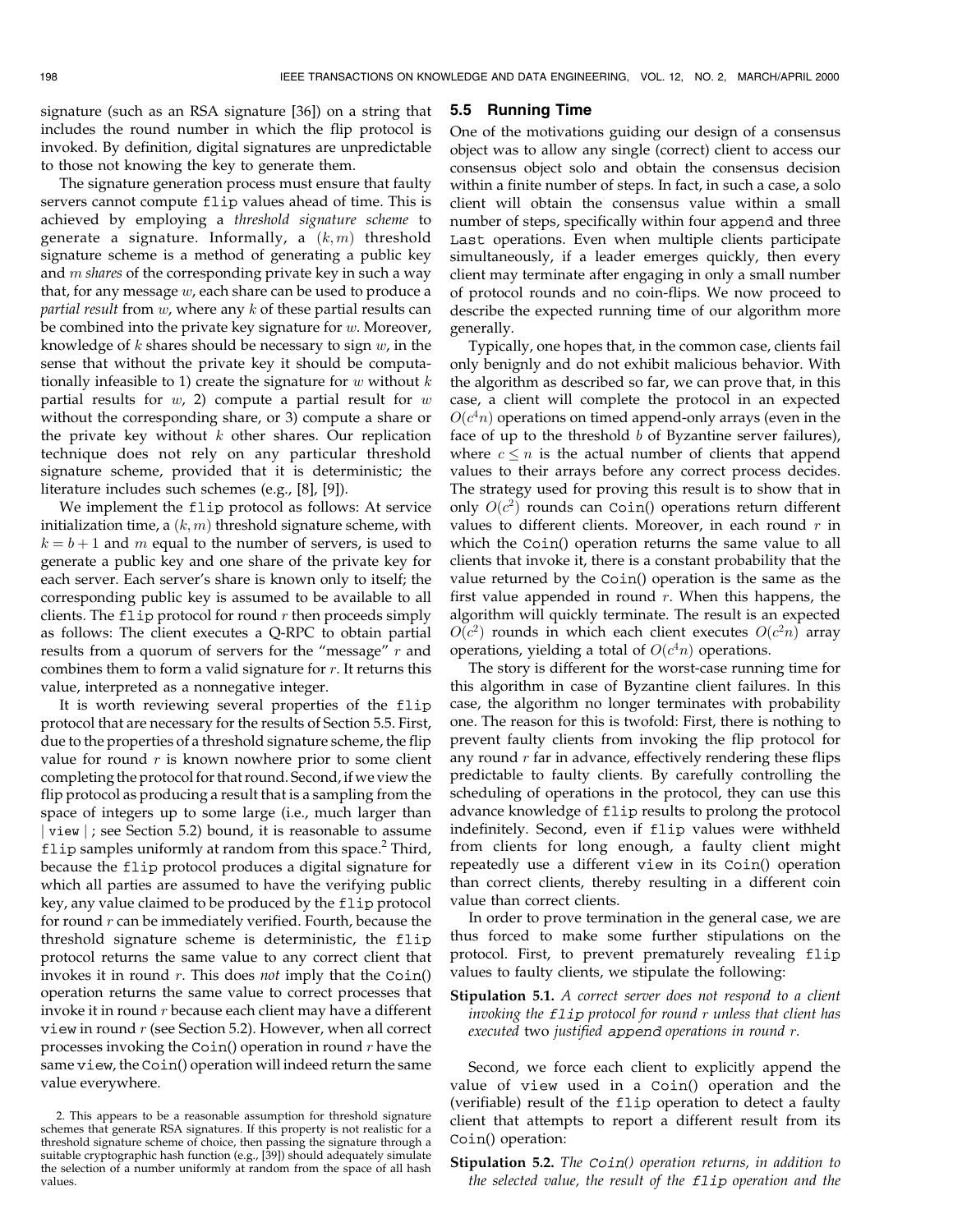value of view computed in the Coin() operation; the client appends this flip value and the view in the same append operation as the coin value (i.e., in its first append of the next round).

Though seemingly minor additional stipulations, the first of these substantially increases server involvement in the protocol in terms of the amount of protocol logic that must be server-resident and the message traffic sent to servers. This is due to the fact that each server is required to test for justification of append operations (which we have not required until now) prior to participating in a flip protocol. In order to make this test as efficient as possible for servers, each client can first forward copies of previous commit and value messages (i.e., sets  $C_{j,i}$  in Section 4) as needed to each server that it contacts in the flip protocol (see Section 5.4) so that the server can update its local arrays and then restrict its attention to its own local arrays to determine justifiability of the client's append operations in that round.

In the remainder of this section, we analyze the (worstcase) expected running time of the protocol with these additional stipulations. However, we emphasize that, in practice, it may be desirable to omit Stipulations 5.1 and 5.2 and settle for a protocol whose termination is guaranteed (with probability one) in the case of benign failures only. Though in theory the algorithm without these stipulations could be extended arbitrarily by faulty clients, in practice this would require substantial control over system scheduling by faulty clients.

- **Definition 5.7.** A process  $p$  appends a coin value in round  $r+1$  if the value in its initial append in round  $r+1$  is accompanied by a view and the (valid) result of a flip operation. The value is called  $p's$  coin value for round  $r$  and the view is called  $p's$  view for round  $r$ .
- **Definition 5.8.** The coin operation for round  $r$  is multivalent if any two clients have different (justified) views for round  $r$ .

Note that if the coin operation is not multivalent in round r, then any two coin values appended in round  $r + 1$ are the same. In this case, we refer to this unique value as simply the coin value for round  $r$ .

- **Lemma 5.5.** Let  $p$  be a client that appends coin values in rounds  $r_1 + 1$  and  $r_2 + 1$ ,  $r_1 < r_2$ , where v is an element of p's view in round  $r_1$ . If q appends coin values in rounds  $r_3 + 1$  and  $r_4 + 1$ ,  $r_4 > r_3 > r_2$ , then v is an element of q's view in round  $r_4$ .
- **Proof.** First, we know that q appends  $\perp$  twice in round  $r_3$ , i.e.,  $\texttt{append}_{a}^{r_3,-2}(\langle r_3,\perp \rangle), \texttt{append}_{a}^{r_3,-1}(\langle r_3,\perp \rangle)$ , and then appends some coin value in round  $r_3 + 1$ , append<sup>r<sub>3</sub>+1,1</sup>( $\langle r_3 + 1, *\rangle$ ). For brevity, we shall denote these appends in the remainder of the proof without their arguments, i.e., append<sup> $r_3$ ,-2</sup>, and so on. Likewise, q appends  $\perp$  twice in round  $r_4$  before appending a coin value in  $r_4 + 1$  and p appends  $\perp$  twice in rounds  $r_1$ ,  $r_2$ , respectively, before appending coin values in  $r_1 + 1$ ,  $r_2 + 1$ . We shall use the shorthand notation for all of these events.

Our goal is to show that append $\frac{r_4+1}{a}$  definitely reflects append $r_1^{r_1+1,1}$  and, hence, that v must be included in  $q's$ view for round  $r_4$ . To this end, assume for contradiction that append $r_0^{r_3+1,1} \preceq$  append $r_0^{r_2,-2}$ . Hence,

$$
\begin{aligned} \text{append}_q^{r_3,-2} &\prec \text{append}_q^{r_3,-1}\\ &\prec \text{append}_q^{r_3+1,1}\\ &\prec \text{append}_p^{r_2,-2}\\ &\prec \text{append}_p^{r_2,-1}\\ &\prec \text{append}_p^{r_2+1,1}, \end{aligned}
$$

and we have that append $r_2^{r_2+1,1}$  definitely reflects append<sup> $r_3$ </sup>, and hence cannot be a coin value, contrary to the assumption. Therefore, we must have append $r_2^{r_2,-2}$   $\prec$  append $r_2^{r_3+1,1}$ . Since,

$$
\mathtt{append}_p^{r_1+1,1}\prec\mathtt{append}_p^{r_2,-2}\prec\mathtt{append}_q^{r_3+1,1}\prec\mathtt{append}_q^{r_4+1,1}
$$

we have that append $r_q^{r_1+1,1}$  definitely reflects append $r_p^{r_1+1,1}$ . So, any value in  $p'$ s view in round  $r_1$  must be in  $q'$ s view in round  $r_4$  or else append $r_4^{r_4+1,1}$  is not justified (by Stipulation 5.2).  $\Box$ 

Lemma 5.6. The total number of rounds with multivalent coin operations is at most  $(c + 1)c$ .

- Proof. The proof uses a counting argument based on the property established in Lemma 5.5. Let  $v$  be any process' initial value. We consider two "phases" for  $v$ . In  $v$ 's first phase, we count rounds where  $v$  appears in some process' view up to (and including) the first round in which  $v$  has been included in the same process' views twice. In  $v$ 's second phase, we count rounds where  $v$  has appeared in the same process' views for two (or more) rounds, but was not included in some process' view for this round. Suppose that phase one includes  $k$  rounds, where  $k \geq 2$ , i.e., in the kth round that v appears in a view, it previously appeared in a view of the same process. Note that the  $k - 1$  processes that have included  $v$  in their views up to this point must do so forever. According to Lemma 5.5, in v's phase two there can be at most  $c - k + 1$  rounds. Thus, the number of rounds in v's phases one and two are:  $k + (c - k + 1) = c + 1$ . Since there are  $c$  initial values, this means that the number of rounds in all initial values' phases is  $(c + 1)c$ . Since any multivalent round is included in some value's phase one or two, this means that there are at most  $(c+1)c$ multivalent rounds.  $\Box$
- **Lemma 5.7.** Let  $p$  be the first client to complete two (justified) append operations in round  $r$  and let  $p's$  initial preference in round r be v. If the coin operation for round r is not multivalent and has value v, then the only justified initial preference in round  $r + 1$  is v.
- **Proof.** Suppose, for a contradiction, that  $q$  is first to initially prefer any  $v' \neq v$  in round  $r + 1$ . Because the coin for round r is not multivalent and has value  $v$ ,  $q$ 's initial preference of  $v'$  in round  $r + 1$  could be justified only if q completed round r by executing append $q(\langle r, v' \rangle)$  twice in LeadersAgree. Because  $p$  is the first client to complete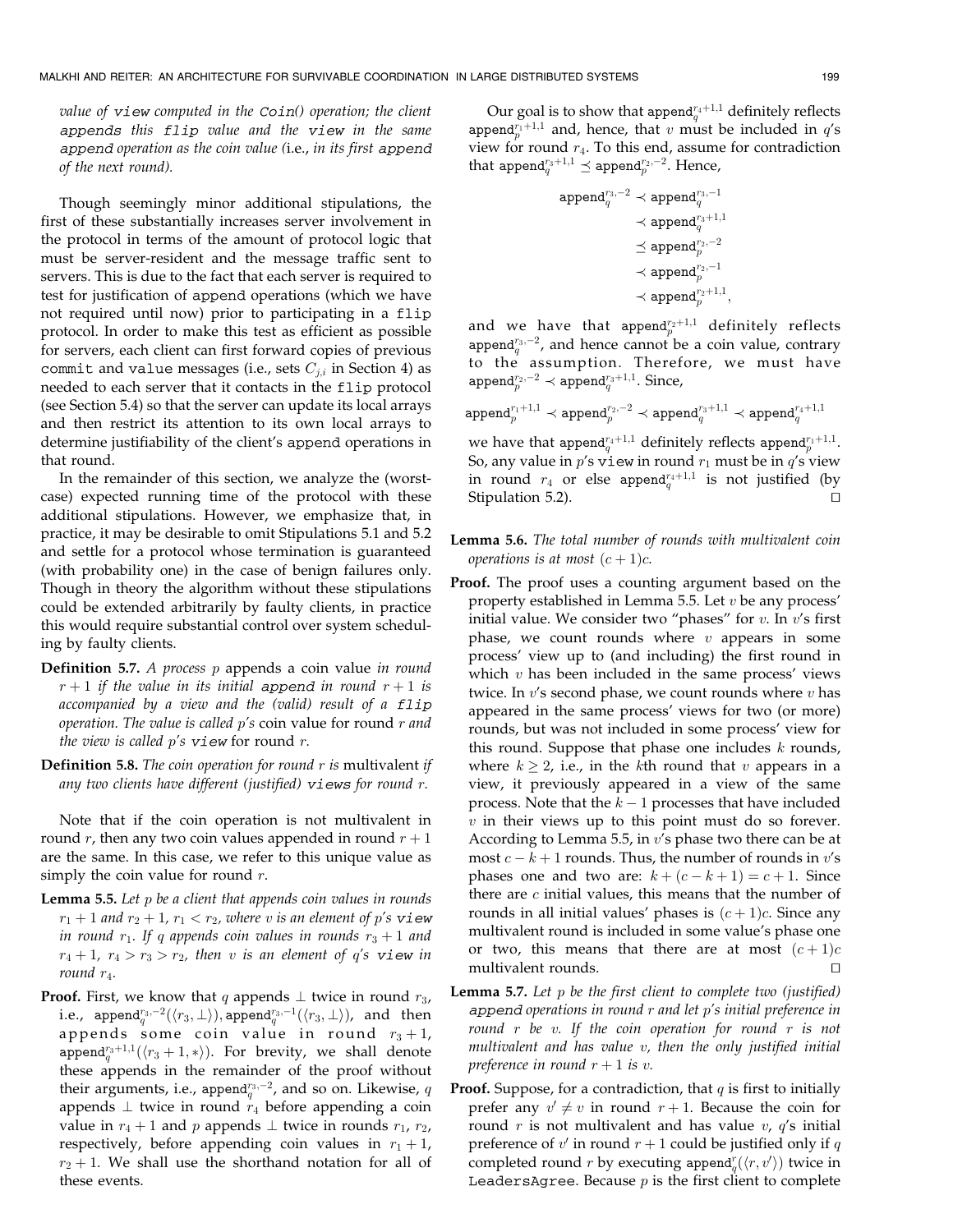two justified append operations in round  $r$ , we know that  $\mathtt{append}_p^{r,2}(\langle r,*\rangle)\prec \mathtt{Last}_q^{r,2}$  and, so,

$$
\begin{aligned} \mathtt{append}^{r,2}_p(\langle r,*\rangle) &\prec \mathtt{Last}^{r,2}_q\\ &\prec \mathtt{append}^{r,-1}_q(\langle r,v'\rangle) \end{aligned}
$$

So, append $q_p^{r,2}(\langle r, * \rangle) \prec$  append $q_q^{r,-1}(\langle r, v' \rangle)$ . Moreover, because append $r^{n,1}_{p}(\langle r, v \rangle) \prec \text{append}_{p}^{r,2}(\langle r, \ast \rangle)$  and  $\mathtt{append}_q^{r,-1}(\langle r,v'\rangle)\prec \mathtt{append}_q^{r+1,1}(\langle r+1,v'\rangle)$ , it follows that  $\operatorname{\mathsf{append}}_q^{r+1,1}(\langle r+1,v'\rangle)$  definitely reflects append $p^{r,1}(\langle r,v\rangle)$  and thus is not justified.  $\square$ 

## Lemma 5.8. Each correct client completes the protocol in an expected  $O(c^2)$  rounds.

**Proof.** Consider any round  $r > 1$ . If the coin operation for round  $r - 1$  is not multivalent and (if executed anywhere) has a value equal to the initial preference of the first process to complete two appends in round  $r - 1$ , then, by Lemma 5.7, all the clients initially prefer the same value in round  $r$  and, by Lemma 5.2, all clients decide by the end of round  $r + 1$ . By Lemma 5.6, at most  $(c + 1)c$  rounds are multivalent. For any nonmultivalent round  $r$ , since the value of the coin for round  $r$  is revealed only after some client, say p, has completed its second justified append for round  $r - 1$  (by Stipulation 5.1), the probability of the coin value for that round returning  $p$ 's initial preference for that round is  $1/c$ . Therefore, all correct clients decide in an expected  $O(c^2)$ rounds.

For the next lemma, we need to introduce some additional terminology. Consider the sequence of invocations of Last at a correct client. Let a v-sequence be a sequence of consecutive Last invocations that each assigns leaderVals =  $\{v\}$ . Similarly, let a  $\bot$ -sequence be a sequence of consecutive invocations that each assigns leaderVals to be a set of size two or more or a set containing  $\perp$ . Sequences are maximal, i.e., a sequence of one type is never directly followed by a sequence of the same type. Let the length of a v sequence or a  $\perp$  sequence be the number of invocations in the sequence and let the round of the sequence be the value of leaderRound immediately following the last invocation in the sequence.

- **Lemma 5.9.** Let  $s_1$ ,  $s_2$ , and  $s_3$  be consecutive sequences at a correct client, where  $s_2$  is a v-sequence. Then, the round of  $s_3$  is larger than the round of  $s_1$ .
- **Proof.** Let p be the correct client at which  $s_1$ ,  $s_2$ , and  $s_3$  are executed. Let r be the round of  $s_1$  and let r' be the value of leaderRound immediately following the first invocation of Last in  $s_2$ . If  $r' > r$ , then we are done. Otherwise (i.e.,  $r' = r$ ), this implies that some client has executed a justifiable append in round  $r + 1$  (causing clients in round  $r$  to prefer its value as the leaders' value) and in p's next invocation of Last, it will observe this append, i.e., leaderRound will equal some  $r'' > r$ . Therefore,  $s_2$  (and, transitively,  $s_3$ ) or  $s_3$  (if  $s_2$  is of length one) has a higher round than  $s_1$ .
- **Theorem 5.9.** Each correct client decides in expected  $O(nc^4)$ array operations.

Proof. We first argue that each correct client completes each round in an expected  $O(c<sup>4</sup>)$  append and Last operations. Let  $p$  be a correct client executing in round  $r$ . First note that a sequence (of any type) of length four causes  $p$ to decide or move to round  $r + 1$ . So, in the worst case, the values returned by Last at  $p$  in round  $r$  consist of alternating v-sequences (for some v) and  $\perp$ -sequences, where each sequence is of length three or less. By Lemma 5.9, however, the rounds of every fourth such sequence are monotonically increasing. Since by Lemma 5.8 there is an expected  $O(c^2)$  number of rounds in the protocol, there is an expected  $O(c^2)$  number of (constant-length) sequences in each clients round and, hence, every client completes the protocol in an expected  $O(c<sup>4</sup>)$  number of append and Last operations.

To complete the proof, we are left with analyzing the complexity of the Last operations. By the previous argument, each array grows to an expected  $O(c<sup>4</sup>)$  length. Therefore, over the course of an entire protocol run, all Last operations executed by each client require an expected  $O(nc<sup>4</sup>)$  read operations, presuming that a Last operation does not reread array elements observed in a previous Last operation by the same client. This yields a total expected number of read and append operations of  $O(nc<sup>4</sup>)$ .

## 5.6 From Binary Consensus to Multivalued **Consensus**

The consensus object implementation described and analyzed in this section allows a client to propose any value to the object and, thus, is called multivalued in distributed computing parlance. A commonly studied variation on the multivalued consensus problem is the binary consensus problem, in which each client is allowed to propose only a single bit (i.e., 0 or 1) to the object. In the case that the consensus protocol of Fig. 5 is used for binary consensus, it is not difficult to verify that there are no multivalent coin operations. This yields an expected running time of only  $O(n)$  TAOA operations for binary consensus.

Binary consensus is interesting also because it can be used to construct a multivalued consensus object in our environment. Assume that the initial value of any client is at most  $\ell$  bits in length. We can use a different binary consensus object to agree on each bit  $v_i$  of the final decision value v, for a total of  $\ell$  binary consensus objects  $o_1, \ldots, o_\ell$ . The algorithm is shown in Fig. 7. In this figure,  $o_i(0)$  denotes the proposal of 0 to the ith binary consensus object (and similarly for  $o_i(1)$ ), which returns the *i*th consensus value. A precise specification of this algorithm requires us to restrict the initial append by each process in the ith instance of binary consensus to be consistent with the ith bit of some client's initial  $\ell$  bit value that is not already precluded by  $v_1 \ldots v_{i-1}$ ; otherwise, the append is not justified.

The total expected running time for the multivalued consensus protocol of Fig. 7 is  $O(\ln)$ . Thus, this protocol may be advantageous to using that of Fig. 5 for multivalued consensus when  $c<sup>4</sup>$  is expected to exceed  $\ell$ .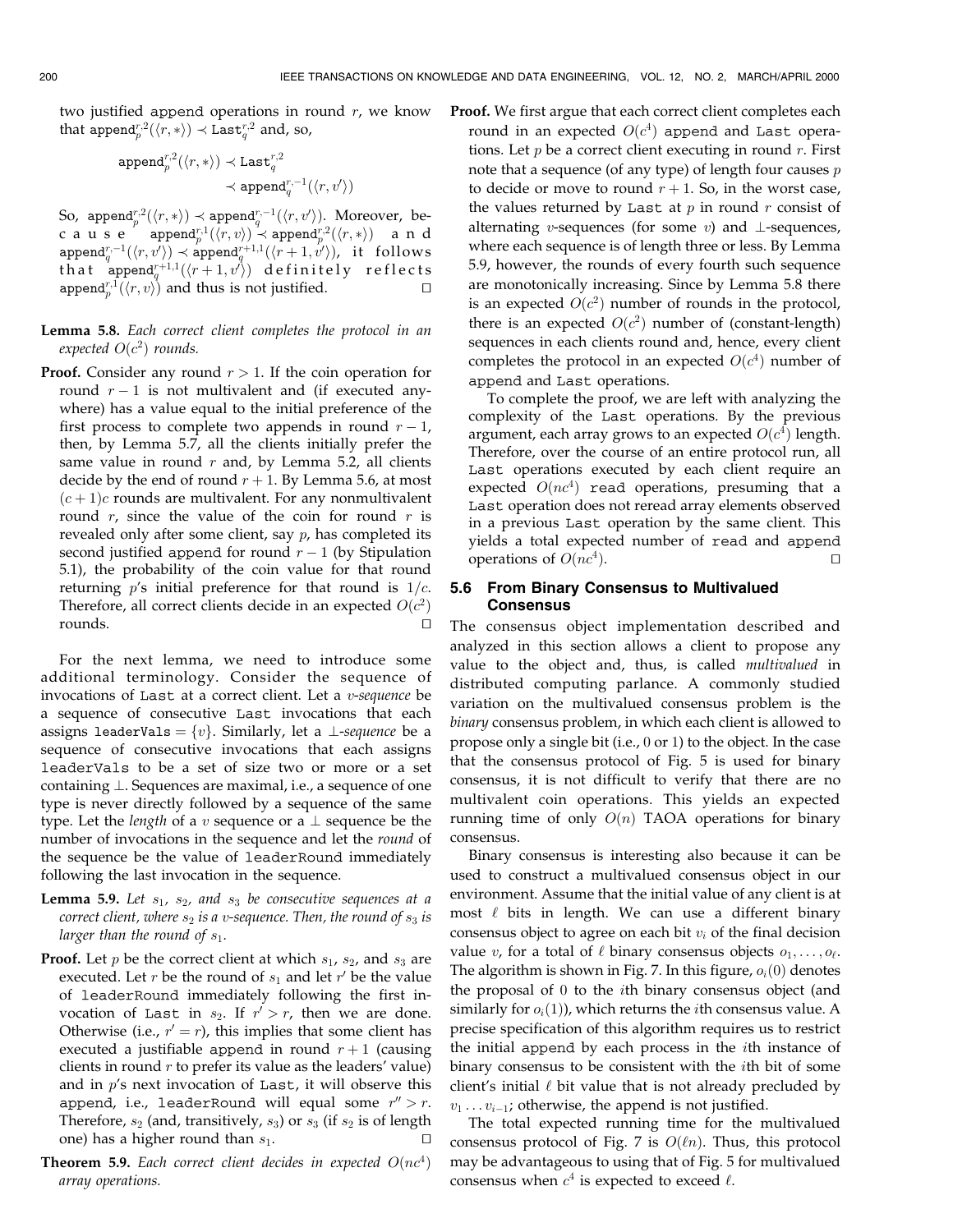|                  | for $i=1l$                                                        |
|------------------|-------------------------------------------------------------------|
|                  | if $v_1 \dots v_{i-1}$ is a prefix of some client's initial value |
| (3)              | $v_i \leftarrow o_i(0)$                                           |
| $\left(4\right)$ | else                                                              |
| (5)              | $v_i \leftarrow o_i(1)$                                           |
| '6)              | return $v_1 \ldots v_\ell$                                        |

Fig. 7. Multivalued consensus from binary consensus.

## 6 CONCLUSION

In this paper, we proposed an architecture for the construction of survivable and scalable data repositories and gave an overview of its implementation in the Fleet system. The distinguishing features of Fleet are its implementation of strong data abstractions in a scalable way using untrusted servers and clients. The applications for which we are targeting Fleet include critical components of large scale public-key infrastructures, publishing and dissemination services, and national election systems. We also argued for the scalability of Fleet based on the efficiency of data access protocols and the novel use of quorum systems at the core of Fleet.

A central contribution of this paper is our description of a survivable and scalable consensus object which, in many ways, is the most powerful abstraction that we have designed for the Fleet architecture thus far. Our consensus object is a powerful abstraction, allowing individual clients to obtain a consensus value without waiting for other clients to invoke the object. Several of the enabling mechanisms we have developed in our protocol are of general value in themselves: The TAOAs can be used in other protocols to support nonmalleable communication among clients when Byzantine failures are a concern and the distributed coinflipping technique of Section 5.4 can be useful in other randomized protocols.

## ACKNOWLEDGMENT

This material is based upon work supported by the Air Force under contract No. F30602-99-C-0165. Any opinions, finding and conclusions or recommendations expressed in this material are those of the author(s) and do not necessarily reflect the views of the United State Air Force. Portions of this material previously appeared in [28], [29].

## **REFERENCES**

- [1] L. Alvisi, D. Malkhi, E. Pierce, and M. Reiter, "Fault Detection for Byzantine Quorum Systems," Proc. Seventh IFIP Int'l Working Conf. Dependable Computing for Critical Applications, pp. 357-371, Jan. 1999.
- [2] R.J. Anderson, "The Eternity Service," Proc. Pragocrypt '96, 1996.
- [3] J. Aspnes and M. Herlihy, "Fast Randomized Consensus Using Shared Memory," J. Algorithms, vol. 11, pp. 441-461, 1990.
- [4] H. Attiya, A. Bar-Noy, and D. Dolev, "Sharing Memory Robustly in Message-Passing Systems," J. ACM, vol. 42, no. 1, pp. 124-142, Jan. 1995.
- [5] J.K. Bennet, J.B. Carter, and W. Zwaenepoel, ªMunin: Distributed Shared Memory Based on Type-Specific Memory Coherence,' Proc. Second ACM SIGPLAN Symp. Principles and Practice of Parallel Programming, pp. 168-176, Mar. 1990.
- M. Castro and B. Liskov, "Practical Byzantine Fault Tolerance," Proc. Third USENIX Symp. Operating Systems Design and Implementation, Feb. 1999.
- [7] B. Chor and C. Dwork, "Randomization in Byzantine Agreement," Advances in Computing Research, Randomness in Computation, S. Micali, ed., vol. 5, pp. 443-497, JAI Press, 1989.
	- Y. Desmedt and Y. Frankel, "Shared Generation of Authenticators and Signatures," Advances in Cryptology-CRYPTO '91 Proc., J. Feigenbaum, ed., pp. 457-469, 1992.
- [9] A. De Santis, Y. Desmedt, Y. Frankel, and M. Yung, "How to Share a Function Securely," Proc. 26th ACM Symp. Theory of Computing, pp. 522-533, May 1994.
- [10] W. Diffie and M.E. Hellman, " New Directions in Cryptography," IEEE Trans. Information Theory, vol. 22, no. 6, pp. 644-654, Nov. 1976.
- [11] M.J. Fischer, N.A. Lynch, and M.S. Paterson, "Impossibility of Distributed Consensus with One Faulty Process," J. ACM, vol. 32, no. 2, pp. 374-382, Apr. 1985.
- [12] M. Gasser, A. Goldstein, C. Kaufman, and B. Lampson, "The Digital Distributed System Security Architecture," Proc. 12th NIST/NCSC Nat'l Computer Security Conf., pp. 305–319, Oct. 1989.
- [13] J. Garay, R. Gennaro, C. Jutla, and T. Rabin, "Secure Distributed Storage and Retrieval,º Proc. 11th Int'l Workshop Distributed Algorithms, pp. 275-289, 1997.
- [14] D K. Gifford, "Weighted Voting for Replicated Data," Proc. Seventh ACM Symp. Operating Systems Principles, pp. 150–162, 1979.
- [15] Int'l Telegraph and Telephone Consultative Committee (CCITT), "The Directory-Authentication Framework, Recommendation, X. 509," 1988.
- [16] K.P. Kihlstrom, L.E. Moser, and P.M. Melliar-Smith, "The SecureRing Protocols for Securing Group Communication," Proc. 31st Ann. Hawaii Int'l Conf. System Sciences, pp. 317-326, Jan. 1998.
- [17] L. Lamport, ªTime, Clocks, and the Ordering of Events in a Distributed System," Comm. ACM, vol. 21, no. 7, pp. 558–565, July 1978.
- [18] L. Lamport, "On Interprocess Communication (Part II: Algorithms)," Distributed Computing, vol. 1, pp. 86-101, 1986.
- [19] L. Lamport, R. Shostak, and M. Pease, ªThe Byzantine Generals Problem," ACM Trans. Programming Languages and Systems, vol. 4, no. 3, pp. 382-401, July 1982.
- [20] B. Lampson, M. Abadi, M. Burrows, and E. Wobber, ªAuthentication in Distributed Systems: Theory and Practice," ACM Trans. Computer Systems, vol. 10, no. 4, pp. 265-310, Nov. 1992.
- [21] K. Li and P. Hudak, ªMemory Coherence in Shared Virtual Memory Systems,º ACM Trans. Computer Systems, vol. 7, no. 4, pp. 321±359, Nov. 1989.
- [22] B. Liskov, D. Curtis, P. Johnson, and R. Scheifler, "Implementation of Argus," Proc. 11th ACM Symp. Operating Systems Principles, pp. 111±122, 1987.
- [23] B. Liskov, A. Adya, M. Castro, M. Day, S. Ghemawat, R. Gruber, U. Maheshwari, A. Myers, and L. Shrira, ªSafe and Efficient Sharing of Persistent Objects in Thor," *Proc. SIGMOD '96,* pp. 318– 329, June 1996.
- [24] P.V. McMahon, "SESAME V2 Public Key and Authorization Extensions to Kerberos," Proc. 1995 Internet Soc. Symp. Network and Distributed System Security, pp. 114±131, Feb. 1995.
- [25] D. Malkhi, "Quorum Systems," The Encyclopedia of Distributed Computing, J. Urban and P. Dasgupta, eds., Kluwer Academic, to be published.
- [26] D. Malkhi, Y. Mansour, and M.K. Reiter, "On Diffusing Updates in a Byzantine Environment," Proc. 18th IEEE Symp. Reliable Distributed Systems, Oct. 1999.
- [27] D. Malkhi and M. Reiter, "Byzantine Quorum Systems," Distributed Computing, vol. 11, no. 4, pp. 203-213, 1998.
- [28] D. Malkhi and M. Reiter, "Secure and Scalable Replication in Phalanx (extended abstract)," Proc. 17th IEEE Symp. Reliable Distributed Systems, pp. 51–60, Oct. 1998.
- [29] D. Malkhi and M. Reiter, ªSurvivable Consensus Objects (extended abstract),º Proc. 17th IEEE Symp. Reliable Distributed Systems, pp. 271-279, Oct. 1998.
- [30] D. Malkhi, M. Reiter, and A. Wool, "The Load and Availability of Byzantine Quorum Systems," Proc. 16th ACM Symp. Principles of Distributed Computing, pp. 249-257, Aug. 1997.
- [31] D. Malkhi, M. Reiter, A. Wool, and R. Wright, "Probabilistic Quorum Systems," brief announcement appears in Proc. 17th ACM Symp. Principles of Distributed Computing, submitted for publication, pp. 321, June 1998.
- D. Malkhi, M. Reiter, and R. Wright, "Probabilistic Quorum Systems," Proc. 16th ACM Symp. Principles of Distributed Computing, pp. 267-273, Aug. 1997.